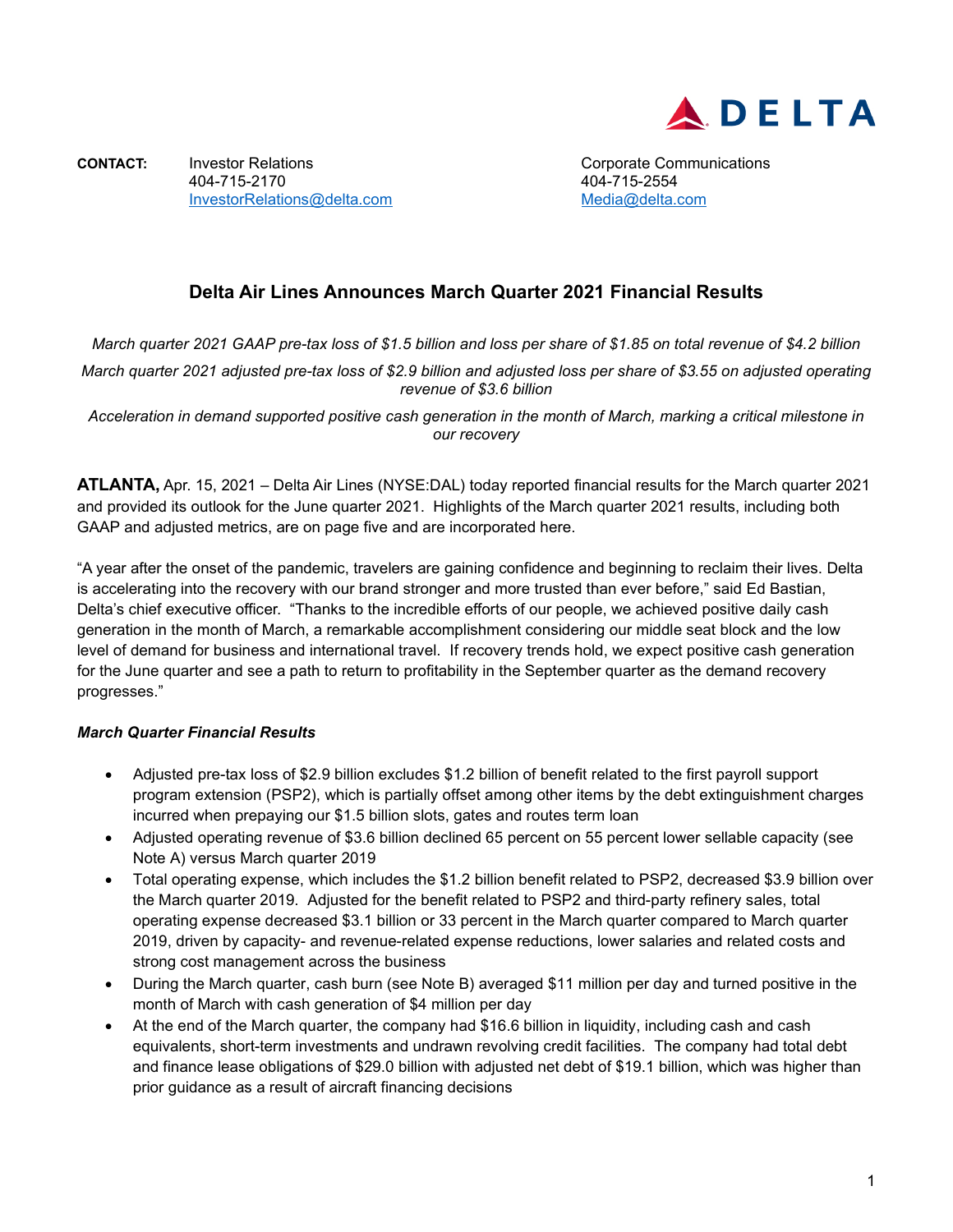#### *June Quarter 2021 Outlook*

|                                                             | 2Q21 Forecast           |
|-------------------------------------------------------------|-------------------------|
| Scheduled Capacity <sup>1</sup>                             | Down $~32\%$            |
| Sellable Capacity <sup>1</sup>                              | Down $~10\%$            |
| Total Revenue <sup>1,2</sup>                                | Down 50% - 55%          |
| Fuel Price $(\frac{5}{gal})^2$                              | $$1.85 - $1.95$         |
| CASM-Ex $1, 2$                                              | Up 6% - 9%              |
| <b>Capital Expenditures</b>                                 | $\sim$ \$550 million    |
| Adjusted Net Debt <sup>2,3</sup>                            | $$19.0 - $19.5$ billion |
| <sup>1</sup> Compared to June quarter 2019<br>$2.11$ $2.12$ |                         |

<sup>2</sup> Non-GAAP measure

<sup>3</sup> Includes estimated PSP3 funds of ~\$2.7 billion expected to be received in the June quarter 2021

#### *Revenue Environment*

"Recent demand trends are encouraging with rising confidence in air travel as vaccination rates improve and travel restrictions ease, with current domestic leisure bookings 85% recovered to 2019 levels," said Glen Hauenstein, Delta's president. "In the June quarter, we expect significant sequential improvement in revenue as leisure demand accelerates into the peak summer period and we add capacity efficiently with the removal of our seat block May 1 with revenues recovering to 45 to 50 percent of 2019."

Delta's adjusted operating revenue of \$3.6 billion for the March quarter was down 65 percent compared to the March quarter 2019, a four-point sequential improvement from December quarter 2020. Passenger revenues declined 70 percent in the March quarter 2021 compared to March quarter 2019 on 55 percent lower sellable capacity as Delta was the only carrier to continue blocking middle seats. Domestic passenger revenues were down 66 percent versus March quarter 2019, but up more than five-points in comparison to the preceding quarter's results driven by leisure demand. International passenger revenue remains limited at down 81 percent compared to March quarter 2019, driven by continued travel restrictions.

For the month of March, passenger revenue was 50 percent higher than February, nearly 15-points better than normal seasonality trends driven by momentum in leisure demand. Net cash sales, defined as tickets purchased less tickets refunded, doubled from the month of January to the month of March and are continuing to improve. Corporate demand declined 80 percent versus the March quarter 2019. The corporate recovery showed signs of improvement during the quarter with March volumes improving relative to February at a rate twice the normal seasonal growth between the two months.

Non-ticket revenues outperformed passenger revenues, with cargo revenues up 12 percent versus the March quarter 2019 and total loyalty revenues down 48 percent. American Express remuneration declined 23 percent over the same period as card spend continues to recover faster than passenger traffic.

#### *Cost Performance*

"I'm pleased with how the team came together to deliver for each other and our customers, while producing great cost performance. As the recovery begins to take root, I'm excited to see our focus shift from stabilizing the company's financial position to creating value by returning to profitability, generating cash and restoring our balance sheet," said Gary Chase, Delta's interim co-chief financial officer. "We expect to narrow our June quarter adjusted pre-tax loss to \$1 to \$1.5 billion, with progressive improvement to a breakeven result for the month of June."

Total adjusted operating expense for the March quarter decreased \$3.1 billion excluding the \$1.2 billion PSP2 benefit and other COVID-19 related items. Delta's CASM was 9 percent lower than the March quarter 2019.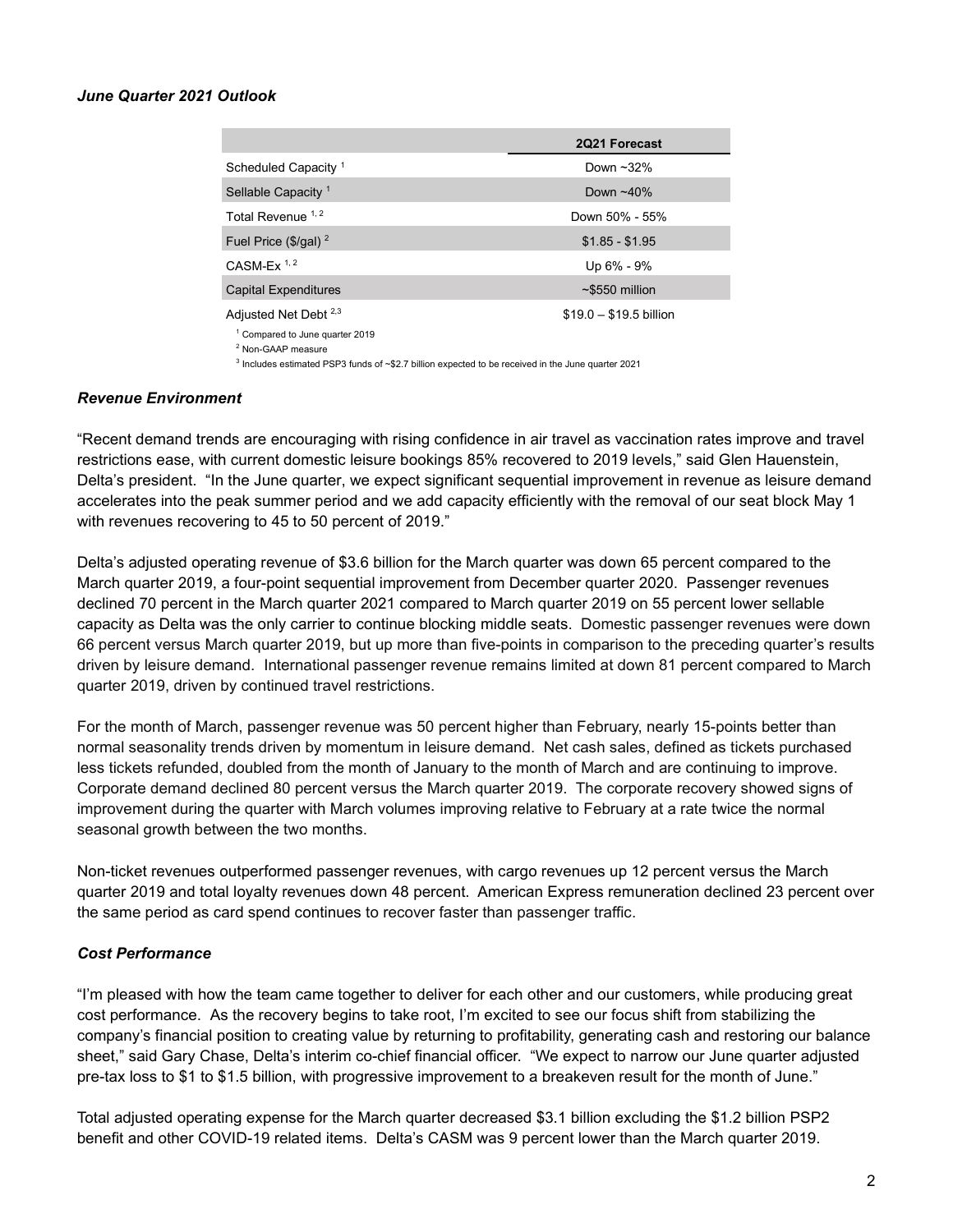CASM, adjusted was 4.1 percent higher than the March quarter 2019 on 36 percent less capacity. Expense performance was driven by a \$923 million, or 47 percent reduction in fuel expense versus the March quarter 2019, a 38 percent reduction in maintenance expense and lower volume- and revenue-related expenses. Salaries and related costs and profit sharing of \$2.2 billion were down 25 percent compared to the March quarter 2019. Fuel efficiency (see Note A) improved 12 percent in the March quarter versus the same period in 2019, with nearly half of the improvement a result of our fleet renewal efforts. The rest is driven by factors that we expect to be temporary including reduced air congestion and lower load factors.

Compared to the March quarter 2019, our total adjusted operating expense was down 33 percent versus our initial guide of down 35 to 40 percent. Higher fuel expense drove a nearly \$100 million variance compared to our projections in January. Adjusted fuel price of \$1.91 per gallon was up 33 percent for the quarter compared to the December quarter 2020 and above initial expectations on higher than expected market prices and losses at the refinery equivalent to 23¢ per gallon. Non-fuel expenses were higher than projected due to employee-related COVID prevention expenses, including vaccines and testing, and recovery-related costs.

Non-operating expense for the March quarter was up \$43 million compared to the March quarter 2019, driven primarily by higher interest expense, partially offset by a gain on our Wheels Up investment.

During the March quarter we have reclassified certain amounts which were previously allocated to regional carrier expense to their natural line items within operating expense. These reclassifications better reflect the nature of these expenses and how management views them. This allocation was approximately \$900 million in 2020, including \$325 million in the March quarter 2020, and \$1.4 billion in 2019, including \$355 million in the March quarter 2019. The remaining amounts in the regional carrier expense represent payments to our regional carriers under capacity purchase agreements and the expenses of our wholly owned regional subsidiary, Endeavor Air, Inc. See Note C for a summary of this reallocation by operating expense line item.

### *Balance Sheet, Cash and Liquidity*

"With our cash flow and earnings close to inflection, we have begun our journey of de-levering," said Gary Chase, Delta's interim co-chief financial officer. "By the end of the June quarter, we will have reduced financial obligations by nearly \$10 billion in a combination of paying down debt and accelerating pension funding since last fall. This reflects an unprecedented turnaround in the health of our pension plans over the last decade, securing the future of our retirees."

At the end of the March quarter, the company had total debt and finance lease obligations of \$29.0 billion with adjusted net debt of \$19.1 billion, \$8.6 billion higher than December 2019. The company's total debt had a weighted average interest rate of 4.5 percent at March quarter-end. During the quarter, the company prepaid its \$1.5 billion slots, gates and routes term loan. By the end of the June quarter, total debt repaid and pension funding since the end of September quarter 2020 is expected to total nearly \$10 billion.

As previously announced during the quarter, the company voluntarily funded \$1 billion into its pension plans on April 1. The company is evaluating up to \$1 billion of additional voluntary contribution later this year to fully fund the pension plans based on terms included in the recently passed American Rescue Plan Act of 2021 related to pension funding. At this level of funding, investment returns are expected to satisfy future benefit payments, which we believe would eliminate any material cash contributions to the plans going forward.

Cash generated from operations during the quarter was \$691 million, including the benefit from PSP2. Daily cash burn averaged \$11 million for the quarter, turning positive in the month of March, with cash generation of \$4 million per day as consumers gained confidence to travel and began buying tickets for travel further out, driving an extension of the booking curve. With this booking curve improvement, the company's Air Traffic Liability reversed a three-quarter trend of decline, increasing by more than \$800 million since the end of 2020. Travel credits represent nearly 50 percent of the Air Traffic Liability and represent approximately 10 to 15 percent of average daily bookings.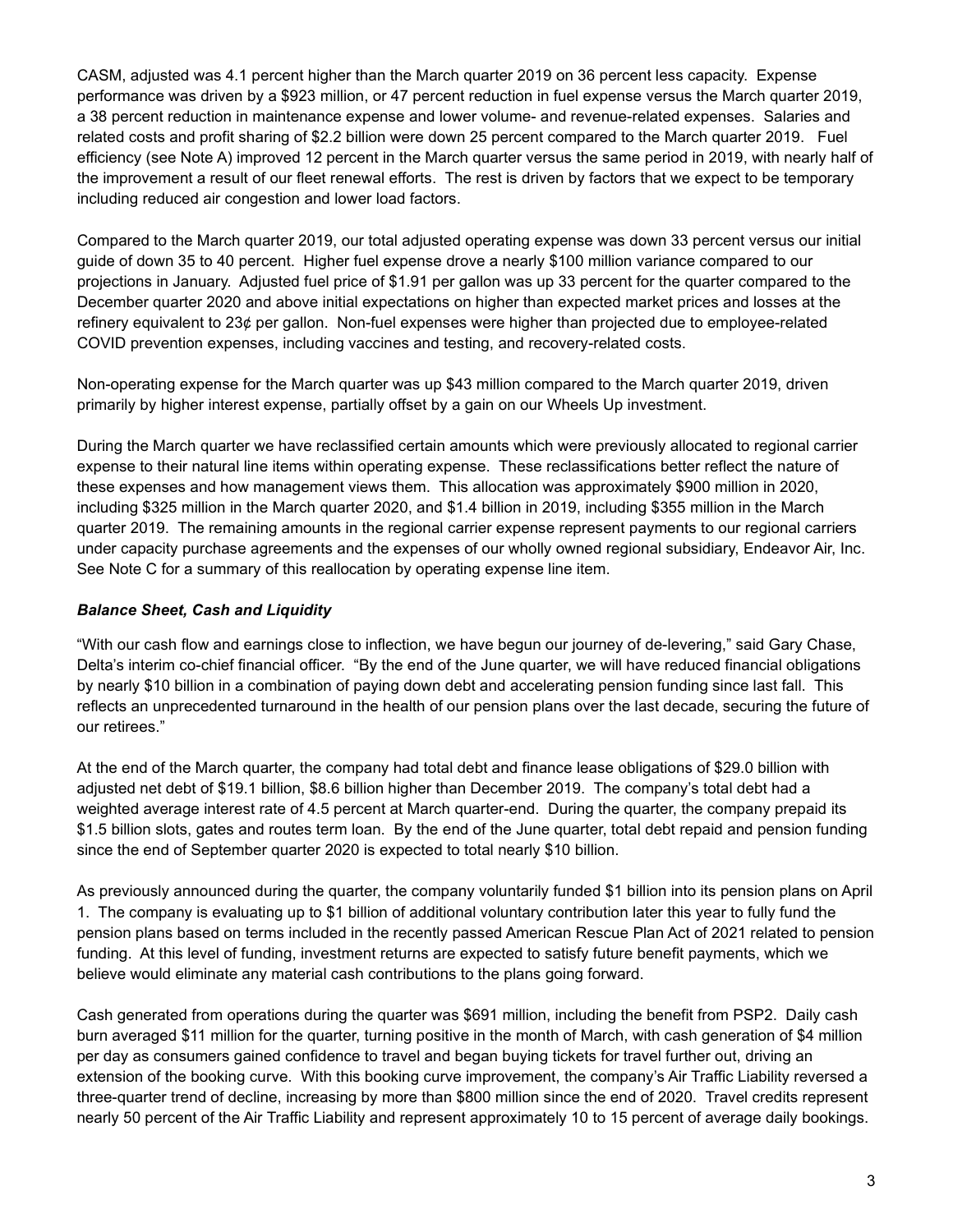Delta ended the March quarter with \$16.6 billion in liquidity, including \$2.6 billion in undrawn revolver capacity. The company anticipates receiving approximately \$2.7 billion in the June quarter from the U.S. Treasury under PSP3.

### *Other Highlights from the March quarter*

### *Culture and People:*

- Restored our people to full hours on January 1, 2021 and announced plans to recall all 1,700 pilots that had been placed on inactive status
- Vaccinated more than 44 percent of employees as of April 15, 2021 in keeping with our key priority of protecting our people
- Administered more than 130,000 COVID-19 tests to employees during the quarter as part of our industryleading testing program to help reduce the transmission of the virus
- Committed to accelerating the funding of our pension plans with a \$1 billion voluntary contribution in April and evaluating up to \$1 billion in additional contribution later this year
- Committed to provide more equitable access to Delta benefits. This year, all Customer Service Agents will become eligible for all Delta benefits, including healthcare, as the Ready Reserve program is sunset
- Recognized by FORTUNE as the most admired airline in the world for the 10th time
- Strengthened our executive management team with the addition of Dr. Henry Ting, the industry's first Chief Health Officer, Alain Bellemare, President-International and Michelle Horn, Chief Strategy Officer

### *Customer Experience and Loyalty:*

- Earned a hospital-grade "Diamond" rating from Airline Passenger Experience Association for cleanliness
- Launched industry-first status accelerators, allowing customers to earn up to 75 percent more toward Medallion Status on most ticket types, including Award Travel
- Announced the return of snack and beverage service to all flights beginning April 14, 2021, with the introduction of contactless payment technology, utilizing input from our flight attendants and our partners at Mayo Clinic
- Extended the validity of all tickets expiring in 2021 and all tickets purchased in 2021 to now expire December 31, 2022
- Extended the existing change fee waiver for all tickets purchased through April 30, 2021
- Created and launched a new interactive digital map to search by price or destination type. The tool integrates with Delta's streamlined digital Travel Planning Center, a one-stop guide to resources to manage travel restrictions, testing requirements and everything else along the travel journey
- Introduced nine new routes and added flights to more than 20 top leisure destinations this summer, complementing our recently announced Alaska service expansion
- Launched enhanced elite reciprocal loyalty benefits on Delta and WestJet

### *Environmental, Social and Governance:*

- Realized 12 percent in fuel efficiency improvements during the March quarter 2021 vs March quarter 2019, with nearly half the improvement directly tied to our fleet renewal efforts. The remaining impact was driven by operational benefits that we expect to be temporary, including reduced air congestion and lower load factors
- Collaborating with our corporate customers to address aviation emissions with dedicated sustainable aviation fuels
- Addressed the majority of our airline's 13 million metric tons of carbon emissions from March December 2020 through high quality, verified carbon offsets. Two key projects Delta supported were Rimba Raya and Keo Seima, which protect forests through a community-driven conservation model involving local communities in Indonesia and Cambodia. We expect to address the remaining emissions from that 2020 period during the June quarter 2021
- Partnered with the State of Georgia and the Hartsfield-Jackson Atlanta International Airport to create free COVID-19 vaccination sites in the ATL airport and at the Delta Flight Museum, with more than 57,000 vaccinations, including to our employees, provided during the March quarter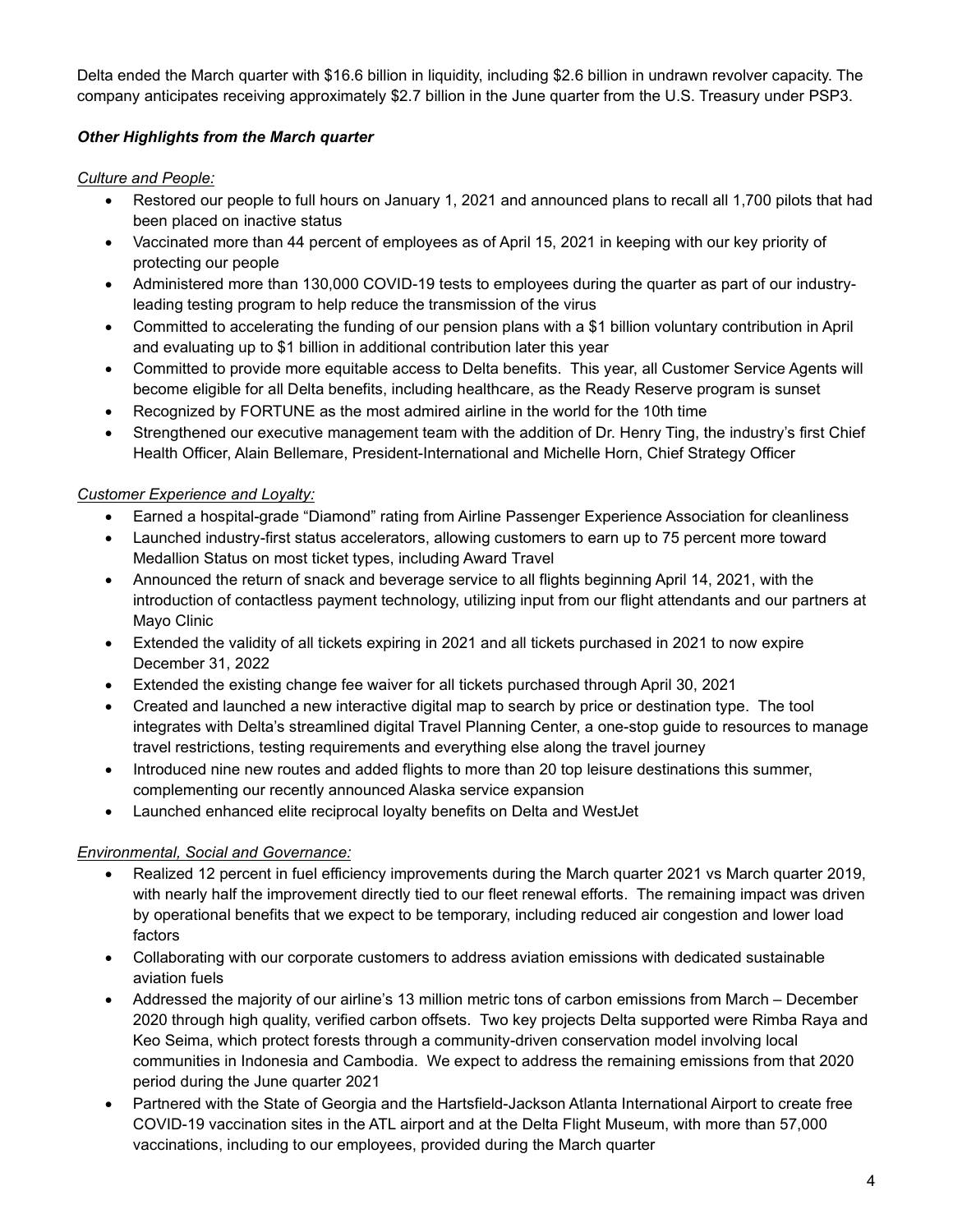• Enhanced hiring practices to reduce bias in job descriptions and qualifications, introducing hiring manager training to ensure fair and inclusive interviews, and improving reporting to monitor diversity in candidates and hires

#### *Payroll Support Program / Government Grant Accounting*

In the March quarter, \$1.2 billion of PSP2 was recognized as a contra-expense, which is reflected as "government grant recognition" on the Consolidated Statements of Operations. The remaining funds under PSP2 are expected to be recognized in the June quarter.

### *March Quarter Results*

March quarter results have been adjusted primarily for the government grant recognition, unrealized gains on investments, loss on extinguishment of debt, impairment and equity method losses and restructuring charges as described in the below reconciliations.

|                                                       | <b>GAAP</b> | \$          | $\%$          |               |
|-------------------------------------------------------|-------------|-------------|---------------|---------------|
| (\$ in millions except per share and unit costs)      | <b>1Q21</b> | <b>1Q19</b> | <b>Change</b> | <b>Change</b> |
| Pre-tax (loss)/income                                 | (1, 515)    | 946         | (2,461)       | <b>NM</b>     |
| Net (loss)/income                                     | (1, 177)    | 730         | (1,907)       | <b>NM</b>     |
| Diluted (loss)/earnings per share                     | (1.85)      | 1.09        | (2.94)        | <b>NM</b>     |
| <b>Operating revenue</b>                              | 4,150       | 10,472      | (6,322)       | (60)%         |
| Operating expense                                     | 5,548       | 9,452       | (3,904)       | (41)%         |
| Total debt and finance lease obligations              | 29,043      | 10,764      | 18,279        | <b>NM</b>     |
| Fuel expense                                          | 1,017       | 1,978       | (961)         | (49)%         |
| Total cost per available seat mile (CASM) (cents)     | 13.83       | 15.14       | (1.31)        | (9)%          |
| Total revenue per available seat mile (TRASM) (cents) | 10.34       | 16.78       | (6.44)        | (38)%         |
| Average fuel price per gallon                         | 1.87        | 2.06        | (0.19)        | (9)%          |

|                                                  | <b>Adjusted</b> |        | \$            | %         |  |
|--------------------------------------------------|-----------------|--------|---------------|-----------|--|
| (\$ in millions except per share and unit costs) | <b>1Q21</b>     | 1Q19   | <b>Change</b> | Change    |  |
| Pre-tax (loss)/income                            | (2,919)         | 831    | (3,750)       | <b>NM</b> |  |
| Net (loss)/income                                | (2,256)         | 639    | (2,895)       | <b>NM</b> |  |
| Diluted (loss)/earnings per share                | (3.55)          | 0.96   | (4.51)        | <b>NM</b> |  |
| Operating revenue                                | 3,610           | 10,381 | (6, 771)      | (65)%     |  |
| Operating expense                                | 6,261           | 9,354  | (3,093)       | (33)%     |  |
| Adjusted net debt                                | 19,102          | 10,198 | 8,904         | 87 %      |  |
| Fuel expense                                     | 1,040           | 1,963  | (923)         | (47)%     |  |
| CASM, adjusted (cents)                           | 15.61           | 14.99  | 0.62          | 4 %       |  |
| Consolidated unit cost (CASM-Ex) (cents)         | 13.01           | 11.49  | 1.52          | 13 %      |  |
| TRASM, adjusted (cents)                          | 9.00            | 16.63  | (7.63)        | (46)%     |  |
| Average fuel price per gallon                    | 1.91            | 2.04   | (0.13)        | (6)%      |  |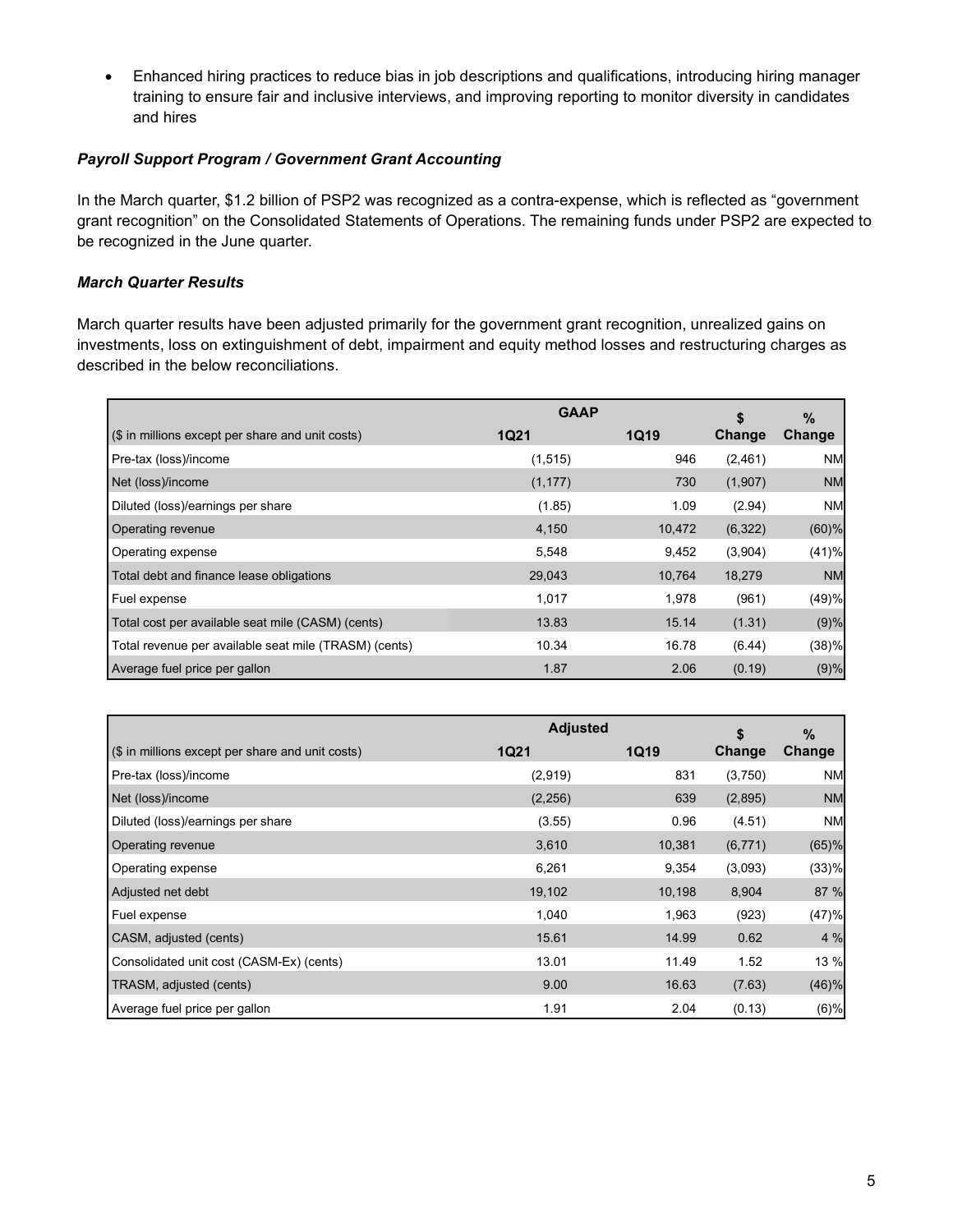*About Delta Air Lines Delta Air Lines (NYSE: DAL) is the U.S. global airline leader in safety, innovation, reliability and customer experience. Powered by our employees around the world, Delta has for a decade led the airline industry in operational excellence while maintaining our reputation for award-winning customer service.*

*Today, and always, nothing is more important than the health and safety of our customers and employees. Since the onset of the COVID-19 pandemic, Delta has moved quickly to transform the industry standard of clean while offering customers more space across the travel journey. These and numerous other layers of protection ensure a safe and comfortable travel experience for our customers and employees.* 

*With our mission of connecting the people and cultures of the globe, Delta strives to foster understanding across a diverse world and serve as a force for social good.*

#### *Forward Looking Statements*

Statements made in this press release that are not historical facts, including statements regarding our estimates, expectations, beliefs, intentions, projections, goals, aspirations, commitments or strategies for the future, should be considered "forward-looking statements" under the Securities Act of 1933, as amended, the Securities Exchange Act of 1934, as amended, and the Private Securities Litigation Reform Act of 1995. Such statements are not guarantees or promised outcomes and should not be construed as such. All forward-looking statements involve a number of risks and uncertainties that could cause actual results to differ materially from the estimates, expectations, beliefs, intentions, projections, goals, aspirations, commitments and strategies reflected in or suggested by the forward-looking statements. These risks and uncertainties include, but are not limited to, the material adverse effect that the COVID-19 pandemic is having on our business; the impact of incurring significant debt in response to the pandemic; failure to comply with the financial and other covenants in our financing agreements; the possible effects of accidents involving our aircraft; breaches or security lapses in our information technology systems; breaches or lapses in the security of technology systems on which we rely; disruptions in our information technology infrastructure; our dependence on technology in our operations; our commercial relationships with airlines in other parts of the world and the investments we have in certain of those airlines; the effects of a significant disruption in the operations or performance of third parties on which we rely; failure to realize the full value of intangible or long-lived assets; labor issues; the effects of weather, natural disasters and seasonality on our business; the cost of aircraft fuel; the availability of aircraft fuel; failure or inability of insurance to cover a significant liability at Monroe's Trainer refinery; the impact of environmental regulation on the Trainer refinery, including costs related to renewable fuel standard regulations; our ability to retain senior management, key employees and our culture; significant damage to our reputation and brand, including from exposure to significant adverse publicity; the effects of terrorist attacks or geopolitical conflict; competitive conditions in the airline industry; interruptions or disruptions in service at major airports at which we operate or significant problems associated with types of aircraft or engines we operate; the effects of extensive government regulation on our business; the impact of environmental regulation and climate change risks on our business; and unfavorable economic or political conditions in the markets in which we operate.

Additional information concerning risks and uncertainties that could cause differences between actual results and forward-looking statements is contained in our Securities and Exchange Commission filings, including our Annual Report on Form 10-K for the fiscal year ended December 31, 2020. Caution should be taken not to place undue reliance on our forward-looking statements, which represent our views only as of the date of this press release, and which we undertake no obligation to update except to the extent required by law.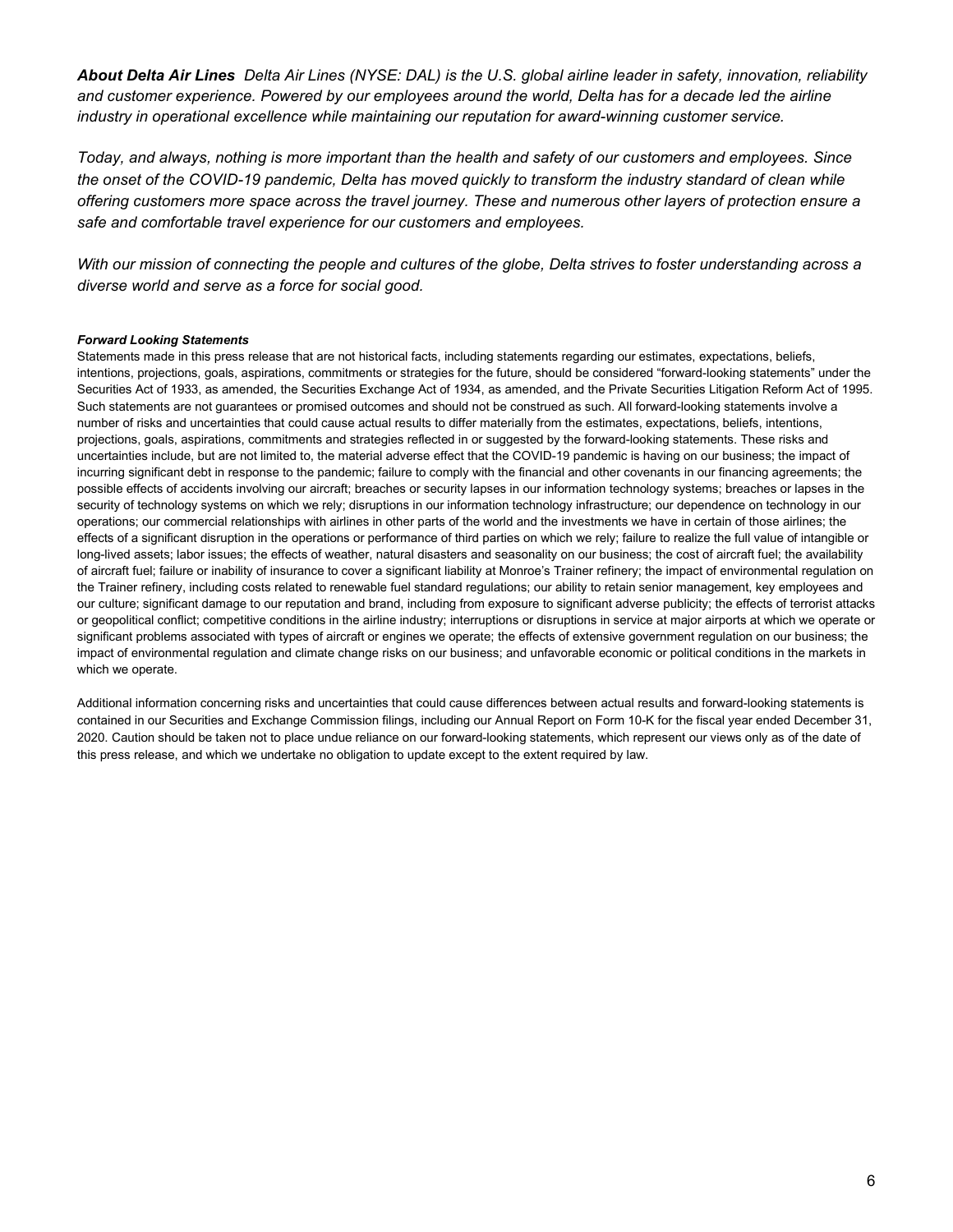# **DELTA AIR LINES, INC. Consolidated Statements of Operations (Unaudited)**

|                                                                  |               | <b>Three Months Ended</b> |                        |                            |           |
|------------------------------------------------------------------|---------------|---------------------------|------------------------|----------------------------|-----------|
|                                                                  |               |                           | March 31,              |                            |           |
| (in millions, except per share data)                             |               | 2021                      | 2019                   | \$ Change                  | % Change  |
| <b>Operating Revenue:</b>                                        |               |                           |                        |                            |           |
| Passenger                                                        | $\frac{1}{2}$ | 2,748                     | $\frac{1}{2}$<br>9,254 | $\mathfrak{S}$<br>(6, 506) | (70)%     |
| Cargo                                                            |               | 215                       | 192                    | 23                         | 12 %      |
| Other                                                            |               | 1,187                     | 1,026                  | 161                        | 16 %      |
| Total operating revenue                                          |               | 4,150                     | 10,472                 | (6,322)                    | $(60)$ %  |
| <b>Operating Expense:</b>                                        |               |                           |                        |                            |           |
| Salaries and related costs                                       |               | 2,202                     | 2,732                  | (530)                      | (19)%     |
| Aircraft fuel and related taxes                                  |               | 1,017                     | 1,978                  | (961)                      | (49)%     |
| Ancillary businesses and refinery                                |               | 706                       | 351                    | 355                        | <b>NM</b> |
| Contracted services                                              |               | 519                       | 709                    | (190)                      | (27)%     |
| Landing fees and other rents                                     |               | 493                       | 524                    | (31)                       | (6)%      |
| Depreciation and amortization                                    |               | 492                       | 615                    | (123)                      | (20)%     |
| Regional carrier expense                                         |               | 401                       | 538                    | (137)                      | (25)%     |
| Aircraft maintenance materials and outside repairs               |               | 294                       | 476                    | (182)                      | (38)%     |
| Passenger service                                                |               | 118                       | 288                    | (170)                      | (59)%     |
| Passenger commissions and other selling expenses                 |               | 110                       | 474                    | (364)                      | (77)%     |
| Aircraft rent                                                    |               | 104                       | 102                    | $\overline{2}$             | 2 %       |
| Restructuring charges                                            |               | (44)                      |                        | (44)                       | <b>NM</b> |
| Government grant recognition                                     |               | (1, 186)                  |                        | (1, 186)                   | <b>NM</b> |
| Profit sharing                                                   |               |                           | 220                    | (220)                      | $(100)$ % |
| Other                                                            |               | 322                       | 445                    | (123)                      | (28)%     |
| Total operating expense                                          |               | 5,548                     | 9,452                  | (3,904)                    | (41)%     |
|                                                                  |               |                           |                        |                            |           |
| <b>Operating (Loss)/Income</b>                                   |               | (1,398)                   | 1,020                  | (2, 418)                   | <b>NM</b> |
| <b>Non-Operating Expense:</b>                                    |               |                           |                        |                            |           |
| Interest expense, net                                            |               | (361)                     | (83)                   | (278)                      | <b>NM</b> |
|                                                                  |               |                           |                        |                            | $-$ %     |
| Impairments and equity method losses<br>Gain on investments, net |               | (54)<br>262               | (54)<br>100            | $\qquad \qquad$<br>162     | <b>NM</b> |
|                                                                  |               |                           |                        |                            |           |
| Miscellaneous, net                                               |               | 36                        | (37)                   | 73                         | <b>NM</b> |
| Total non-operating expense, net                                 |               | (117)                     | (74)                   | (43)                       | 58 %      |
| (Loss)/Income Before Income Taxes                                |               | (1, 515)                  | 946                    | (2,461)                    | <b>NM</b> |
| Income Tax Benefit/(Provision)                                   |               | 338                       | (216)                  | 554                        | <b>NM</b> |
| Net (Loss)/Income                                                |               | (1, 177)                  | 730                    | (1,907)                    | <b>NM</b> |
|                                                                  |               |                           |                        |                            |           |
| <b>Basic (Loss)/Earnings Per Share</b>                           | \$            | $(1.85)$ \$               | 1.10                   |                            |           |
| Diluted (Loss)/Earnings Per Share                                |               | (1.85)                    | 1.09<br>\$             |                            |           |
| <b>Basic Weighted Average Shares Outstanding</b>                 |               | 636                       | 665                    |                            |           |
| Diluted Weighted Average Shares Outstanding                      |               | 636                       | 667                    |                            |           |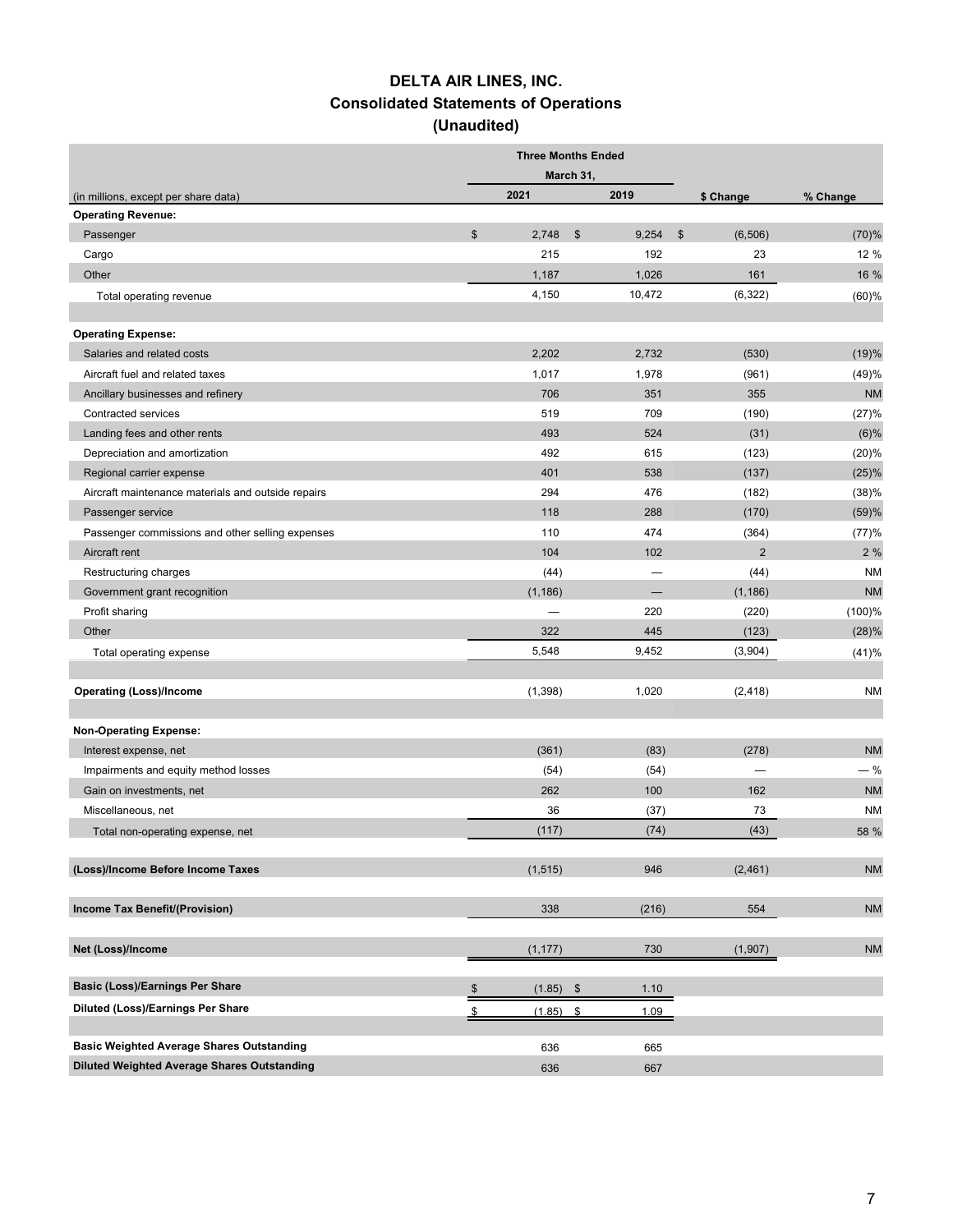# **DELTA AIR LINES, INC. Passenger Revenue (Unaudited)**

|                                            | <b>Three Months Ended</b> |           |       |                |          |
|--------------------------------------------|---------------------------|-----------|-------|----------------|----------|
|                                            |                           | March 31, |       |                |          |
| (in millions)                              | 2021                      |           | 2019  | \$ Change      | % Change |
| Ticket- Main cabin                         | \$<br>1,399               | - \$      | 4,721 | \$<br>(3,322)  | (70)%    |
| Ticket-Business cabin and premium products | 878                       |           | 3,267 | (2,389)        | (73)%    |
| Loyalty travel awards                      | 241                       |           | 692   | (451)          | (65)%    |
| Travel-related services                    | 230                       |           | 574   | (344)          | $(60)$ % |
| Total passenger revenue                    | 2,748                     | - \$      | 9,254 | \$<br>(6, 506) | (70)%    |

## **DELTA AIR LINES, INC. Other Revenue (Unaudited)**

|                                   | <b>Three Months Ended</b> |      |       |      |           |          |
|-----------------------------------|---------------------------|------|-------|------|-----------|----------|
|                                   | March 31,                 |      |       |      |           |          |
| (in millions)                     | 2021                      |      | 2019  |      | \$ Change | % Change |
| Ancillary businesses and refinery | 726                       | - \$ | 369   | - \$ | 357       | 97 %     |
| Loyalty program                   | 368                       |      | 474   |      | (106)     | (22)%    |
| Miscellaneous                     | 93                        |      | 183   |      | (90)      | (49)%    |
| <b>Total other revenue</b>        | 1,187                     | -\$  | 1,026 |      | 161       | 16 %     |

## **DELTA AIR LINES, INC. Total Revenue (Unaudited)**

|                                |             | Increase (Decrease) |                        |       |          |
|--------------------------------|-------------|---------------------|------------------------|-------|----------|
|                                |             | 1Q21 versus 1Q19    |                        |       |          |
| <b>Revenue</b>                 | 1Q21 (\$M)  | Change<br>vs 2019   | Unit<br><b>Revenue</b> | Yield | Capacity |
| Domestic                       | \$<br>2,280 | $(66)$ %            | (53)%                  | (21)% | (27)%    |
| <b>Atlantic</b>                | 142         | (87)%               | (59)%                  | 1%    | (68)%    |
| Latin America                  | 264         | (69)%               | (65)%                  | (26)% | (11)%    |
| Pacific                        | 62          | (89)%               | (65)%                  | 77%   | (69)%    |
| <b>Total Passenger</b>         | \$<br>2,748 | (70)%               | (54)%                  | (15)% | (36)%    |
| <b>Cargo Revenue</b>           | 215         | 12%                 |                        |       |          |
| <b>Other Revenue</b>           | 1,187       | 16%                 |                        |       |          |
| <b>Total Revenue</b>           | \$<br>4,150 | (60)%               | (38)%                  |       |          |
| Third Party Refinery Sales     | (540)       |                     |                        |       |          |
| <b>Total Revenue, adjusted</b> | \$<br>3,610 | (65)%               | (46)%                  |       |          |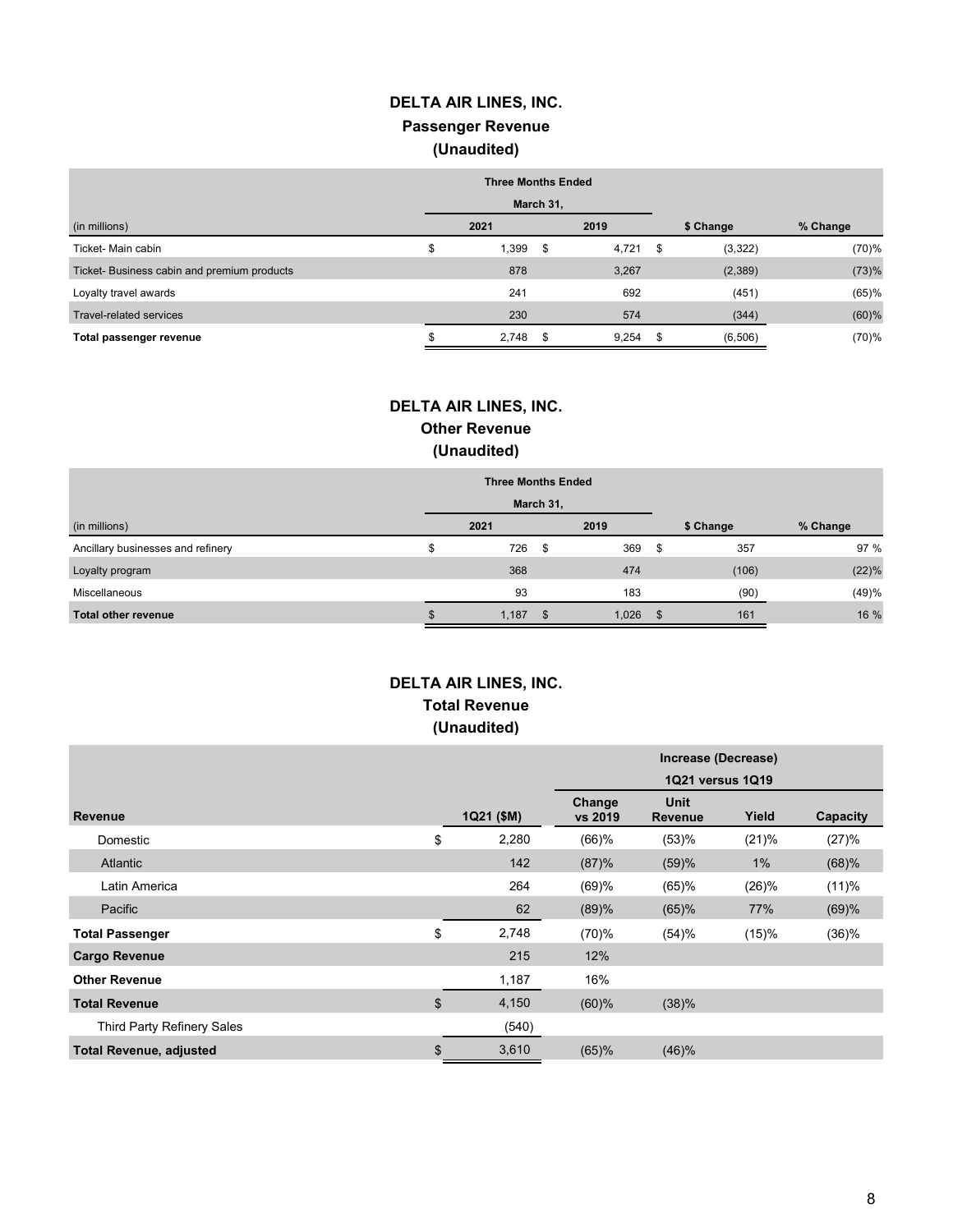## **DELTA AIR LINES, INC. Statistical Summary (Unaudited)**

|                                                      | <b>Three Months Ended</b> |        |                    |  |  |  |
|------------------------------------------------------|---------------------------|--------|--------------------|--|--|--|
|                                                      | March 31,                 |        |                    |  |  |  |
|                                                      | 2021                      | 2019   | Change             |  |  |  |
| Revenue passenger miles (millions)                   | 17,948                    | 51,617 | (65)<br>%          |  |  |  |
| Available seat miles (millions)                      | 40,118                    | 62,416 | (36)<br>%          |  |  |  |
| Passenger mile yield (cents)                         | 15.31                     | 17.93  | (15)<br>%          |  |  |  |
| Passenger revenue per available seat mile (cents)    | 6.85                      | 14.83  | (54)<br>%          |  |  |  |
| Total revenue per available seat mile (cents)        | 10.34                     | 16.78  | (38)<br>%          |  |  |  |
| TRASM, adjusted - see Note B (cents)                 | 9.00                      | 16.63  | (46)<br>%          |  |  |  |
| Total cost per available seat mile (cents)           | 13.83                     | 15.14  | (9)<br>%           |  |  |  |
| CASM-Ex - see Note B (cents)                         | 13.01                     | 11.49  | 13<br>$\%$         |  |  |  |
| CASM, adjusted - see Note B (cents)                  | 15.61                     | 14.99  | $\frac{0}{0}$<br>4 |  |  |  |
| Passenger load factor                                | 45 %                      | 83 %   | (38)<br>pts        |  |  |  |
| Fuel gallons consumed (millions)                     | 545                       | 962    | (43)<br>%          |  |  |  |
| Average price per fuel gallon                        | \$<br>1.87<br>\$          | 2.06   | (9)<br>%           |  |  |  |
| Average price per fuel gallon, adjusted - see Note B | \$<br>1.91<br>\$          | 2.04   | (6)<br>%           |  |  |  |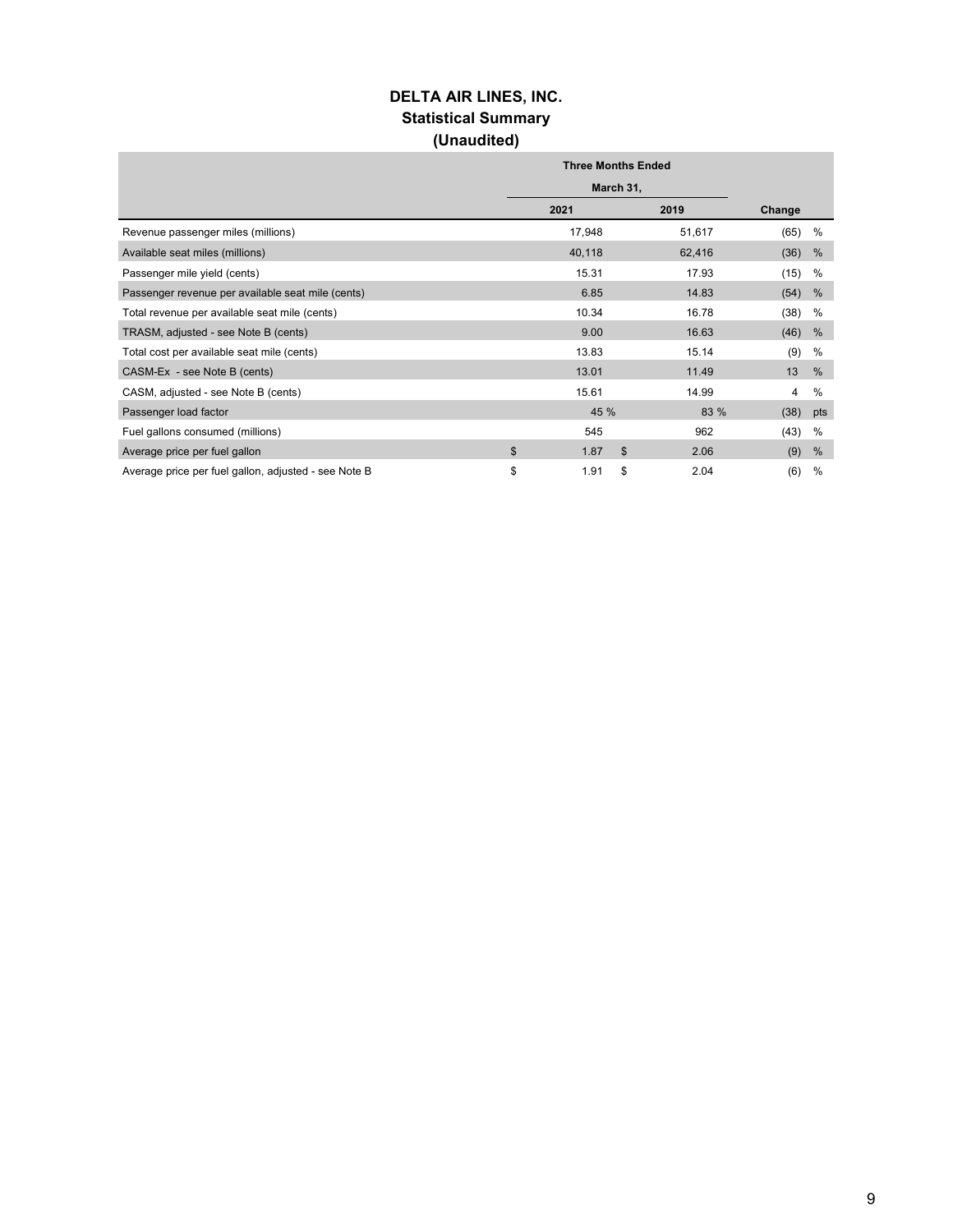#### **DELTA AIR LINES, INC. Consolidated Statements of Cash Flows (Unaudited)**

|                                                                                   |                | <b>Three Months Ended</b> |           |          |
|-----------------------------------------------------------------------------------|----------------|---------------------------|-----------|----------|
|                                                                                   |                |                           | March 31. |          |
| (in millions)                                                                     |                | 2021                      |           | 2019     |
| <b>Cash Flows From Operating Activities:</b>                                      |                |                           |           |          |
| Net (loss) income                                                                 | $\mathfrak{S}$ | $(1, 177)$ \$             |           | 730      |
| Depreciation and amortization                                                     |                | 492                       |           | 615      |
| Changes in air traffic liability                                                  |                | 811                       |           | 1,938    |
| Changes in profit sharing                                                         |                |                           |           | (1,069)  |
| Deferred government grant recognition                                             |                | 847                       |           |          |
| Changes in balance sheet and other, net                                           |                | (282)                     |           | (272)    |
| Net cash provided by operating activities                                         |                | 691                       |           | 1,942    |
| <b>Cash Flows From Investing Activities:</b>                                      |                |                           |           |          |
| Property and equipment additions:                                                 |                |                           |           |          |
| Flight equipment, including advance refunds/(payments)                            |                | (132)                     |           | (1,059)  |
| Ground property and equipment, including technology                               |                | (306)                     |           | (301)    |
| Purchase of short-term investments                                                |                | (3, 161)                  |           |          |
| Redemption of short-term investments                                              |                | 3,371                     |           | 206      |
| Other, net                                                                        |                | 168                       |           | 58       |
| Net cash used in investing activities                                             |                | (60)                      |           | (1,096)  |
|                                                                                   |                |                           |           |          |
| <b>Cash Flows From Financing Activities:</b>                                      |                |                           |           |          |
| Proceeds from short-term obligations                                              |                |                           |           | 1.750    |
| Proceeds from long-term obligations                                               |                | 924                       |           | 500      |
| Payments on debt and finance lease obligations                                    |                | (1,775)                   |           | (1, 285) |
| Repurchase of common stock                                                        |                |                           |           | (1, 325) |
| Cash dividends                                                                    |                |                           |           | (233)    |
| Other, net                                                                        |                | 61                        |           | (16)     |
| Net cash used in financing activities                                             |                | (790)                     |           | (609)    |
| Net (Decrease)/Increase in Cash, Cash Equivalents and Restricted Cash Equivalents |                | (159)                     |           | 237      |
| Cash, cash equivalents and restricted cash equivalents at beginning of period     |                | 10,055                    |           | 2,748    |
| Cash, cash equivalents and restricted cash equivalents at end of period           |                | 9,896                     |           | 2,985    |
|                                                                                   |                |                           |           |          |

The following table provides a reconciliation of cash, cash equivalents and restricted cash reported within the Consolidated Balance Sheets to the total of the same such amounts shown above:

| <b>Current assets:</b>                                       |     |       |       |
|--------------------------------------------------------------|-----|-------|-------|
| Cash and cash equivalents                                    | \$. | 8.460 | 1,910 |
| Restricted cash included in prepaid expenses and other       |     | 213   | 57    |
| Other assets:                                                |     |       |       |
| Cash restricted for airport construction                     |     | 1.223 | 1,018 |
| Total cash, cash equivalents and restricted cash equivalents |     | 9.896 | 2.985 |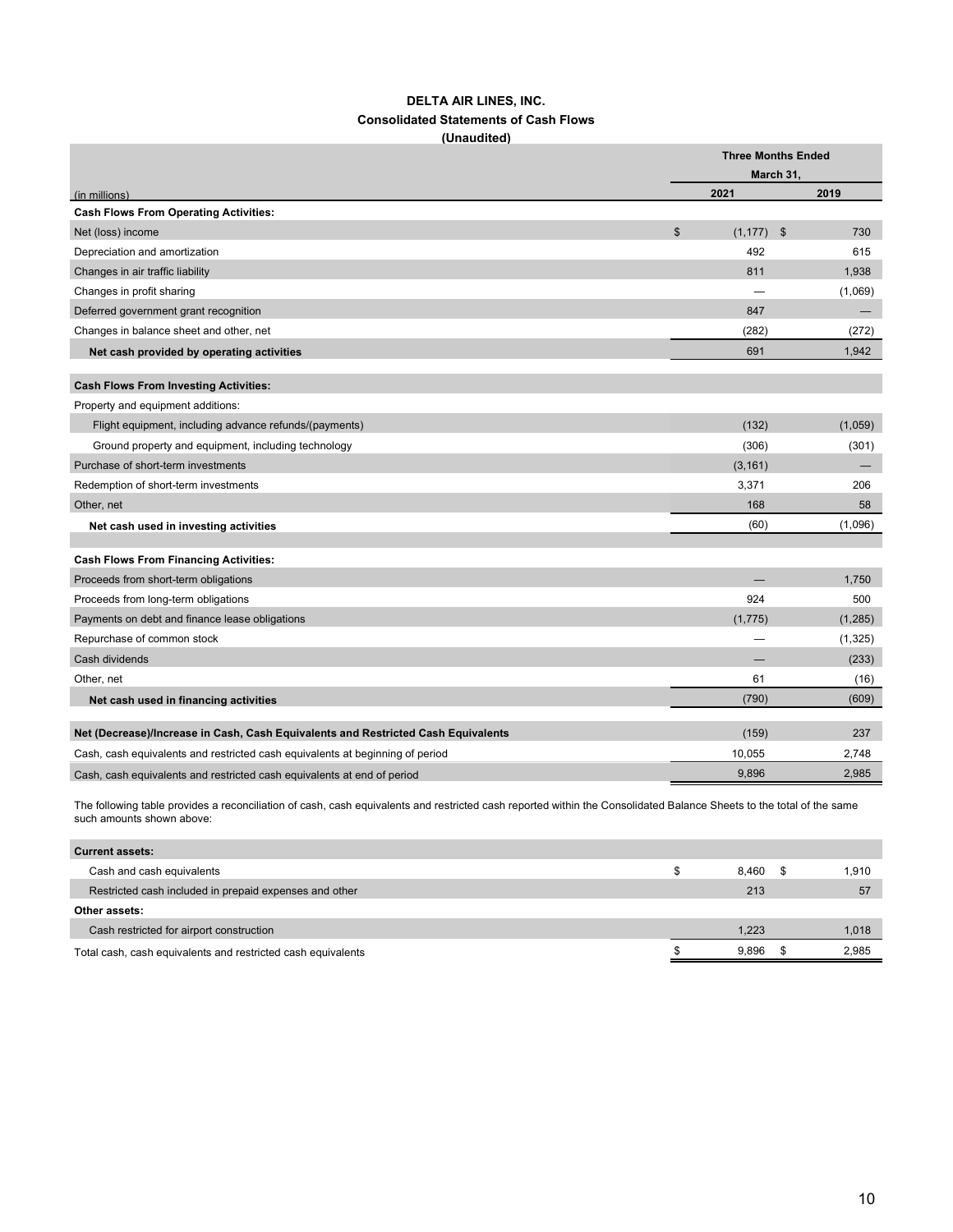#### **DELTA AIR LINES, INC. Consolidated Balance Sheets (Unaudited)**

|                                                | March 31,  | December 31,                   |
|------------------------------------------------|------------|--------------------------------|
| (in millions)                                  | 2021       | 2020                           |
| <b>ASSETS</b><br><b>Current Assets:</b>        |            |                                |
| Cash and cash equivalents                      | \$         | \$<br>8,460<br>8,307           |
| Short-term investments                         |            | 5,575<br>5,789                 |
| Accounts receivable, net                       |            | 1,837<br>1,396                 |
| Fuel inventory                                 |            | 457<br>377                     |
| Expendable parts and supplies inventories, net |            | 371<br>355                     |
| Prepaid expenses and other                     |            | 1,153<br>1,180                 |
| Total current assets                           |            | 17,853<br>17,404               |
|                                                |            |                                |
| Property and Equipment, Net:                   |            |                                |
| Property and equipment, net                    |            | 26,862<br>26,529               |
| <b>Other Assets:</b>                           |            |                                |
| Operating lease right-of-use assets            |            | 5,577<br>5,733                 |
| Goodwill                                       |            | 9,753<br>9,753                 |
| Identifiable intangibles, net                  |            | 6,009<br>6,011                 |
| Cash restricted for airport construction       |            | 1,223<br>1,556                 |
| Equity investments                             |            | 1,929<br>1,665                 |
| Deferred income taxes, net                     |            | 2,306<br>1,988                 |
| Other noncurrent assets                        |            | 1,571<br>1,357                 |
| Total other assets                             |            | 28,368<br>28,063               |
| <b>Total assets</b>                            | \$         | 73,083<br>71,996<br>\$         |
| <b>LIABILITIES AND STOCKHOLDERS' EQUITY</b>    |            |                                |
| <b>Current Liabilities:</b>                    |            |                                |
| Current maturities of debt and finance leases  | \$         | \$<br>1,732<br>2,983           |
| Current maturities of operating leases         |            | 653<br>678                     |
| Air traffic liability                          |            | 4,044<br>5,105                 |
| Accounts payable                               |            | 3,432<br>2,840                 |
| Accrued salaries and related benefits          |            | 2,182<br>2,086                 |
| Loyalty program deferred revenue               |            | 2,439<br>1,777                 |
| Fuel card obligation                           |            | 1,100<br>1,100                 |
| Other accrued liabilities                      |            | 2,794<br>1,670                 |
| <b>Total current liabilities</b>               |            | 20,688<br>15,927               |
| <b>Noncurrent Liabilities:</b>                 |            |                                |
| Debt and finance leases                        |            | 26,061<br>27,425               |
| Noncurrent air traffic liability               |            | 250<br>500                     |
| Pension, postretirement and related benefits   |            | 10,396<br>10,630               |
| Loyalty program deferred revenue               |            | 4,846<br>5,405                 |
| Noncurrent operating leases                    |            | 5,713<br>5,568                 |
| Other noncurrent liabilities                   |            | 4,792<br>4,862                 |
| Total noncurrent liabilities                   |            | 51,913<br>54,535               |
| <b>Commitments and Contingencies</b>           |            |                                |
| <b>Stockholders' Equity:</b>                   |            | 482<br>1,534                   |
| Total liabilities and stockholders' equity     | $\sqrt{2}$ | 73,083<br>71,996<br>$\sqrt{2}$ |
|                                                |            |                                |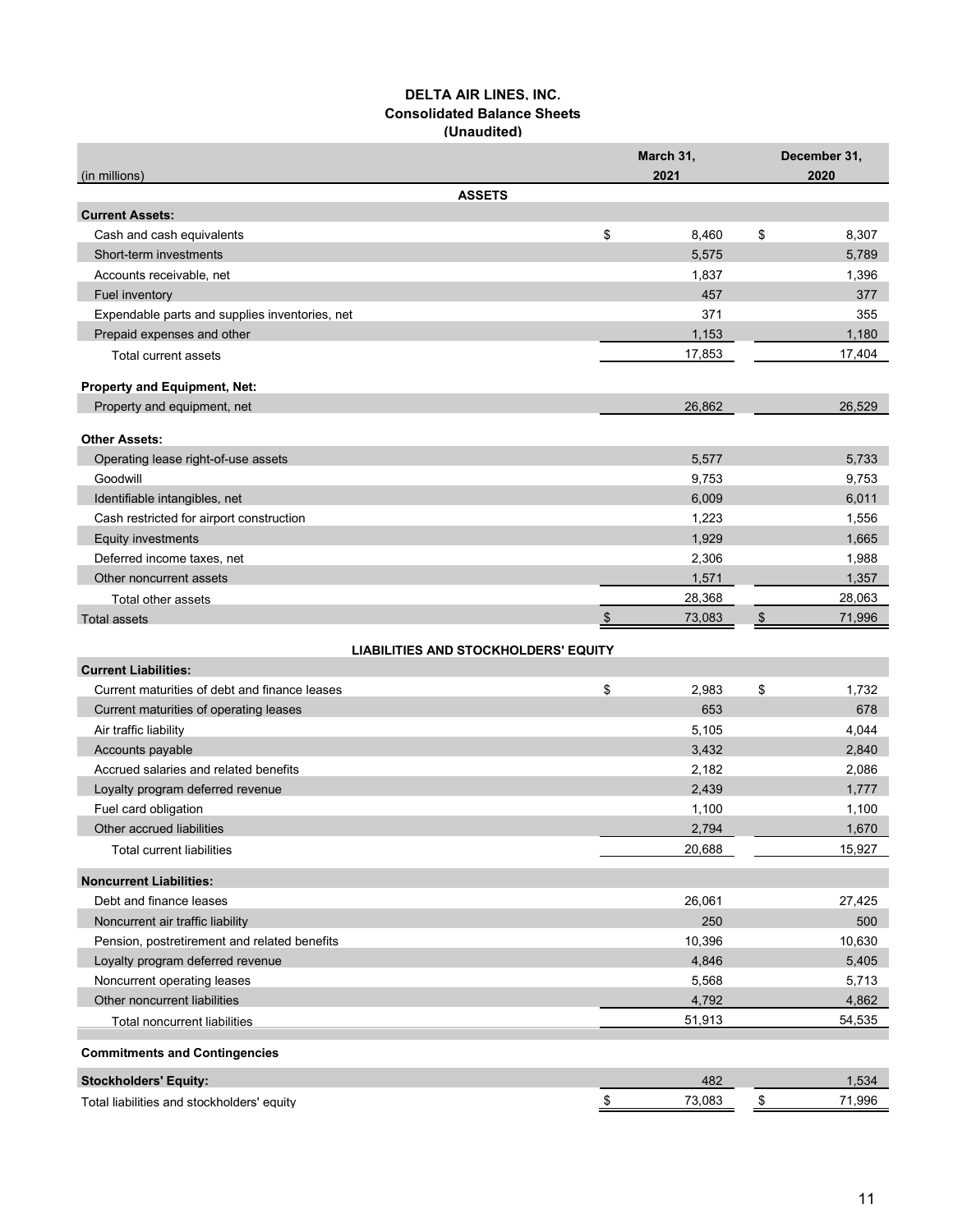**Note A:** Scheduled capacity, also referred to as available seat miles or ASMs and which we have historically presented as a capacity measure, equals the total number of seats available for transporting passengers during a reporting period multiplied by the total number of miles flown during that period. Sellable capacity refers to available seat miles after giving effect to blocked seats. Cost and revenue unit metrics in this release, including all measures presented in the statistical summary and in Note B, are calculated on the basis of scheduled capacity. Fuel efficiency refers to the percentage change in fuel consumption rate period over period, which is calculated as fuel gallons consumed divided by ASMs.

#### **Note B: The following tables show reconciliations of non-GAAP financial measures. The reasons Delta uses these measures are described below. Reconciliations may not calculate due to rounding.**

Delta sometimes uses information ("non-GAAP financial measures") that is derived from the Consolidated Financial Statements, but that is not presented in accordance with accounting principles generally accepted in the U.S. ("GAAP"). Under the Securities and Exchange Commission rules, non-GAAP financial measures may be considered in addition to results prepared in accordance with GAAP, but should not be considered a substitute for or superior to GAAP results. The tables below show reconciliations of non-GAAP financial measures used in this release to the most directly comparable GAAP financial measures.

**Forward Looking Projections.** Delta is not able to reconcile forward looking non-GAAP financial measures because the adjusting items such as those used in the reconciliations below will not be known until the end of the period and could be significant.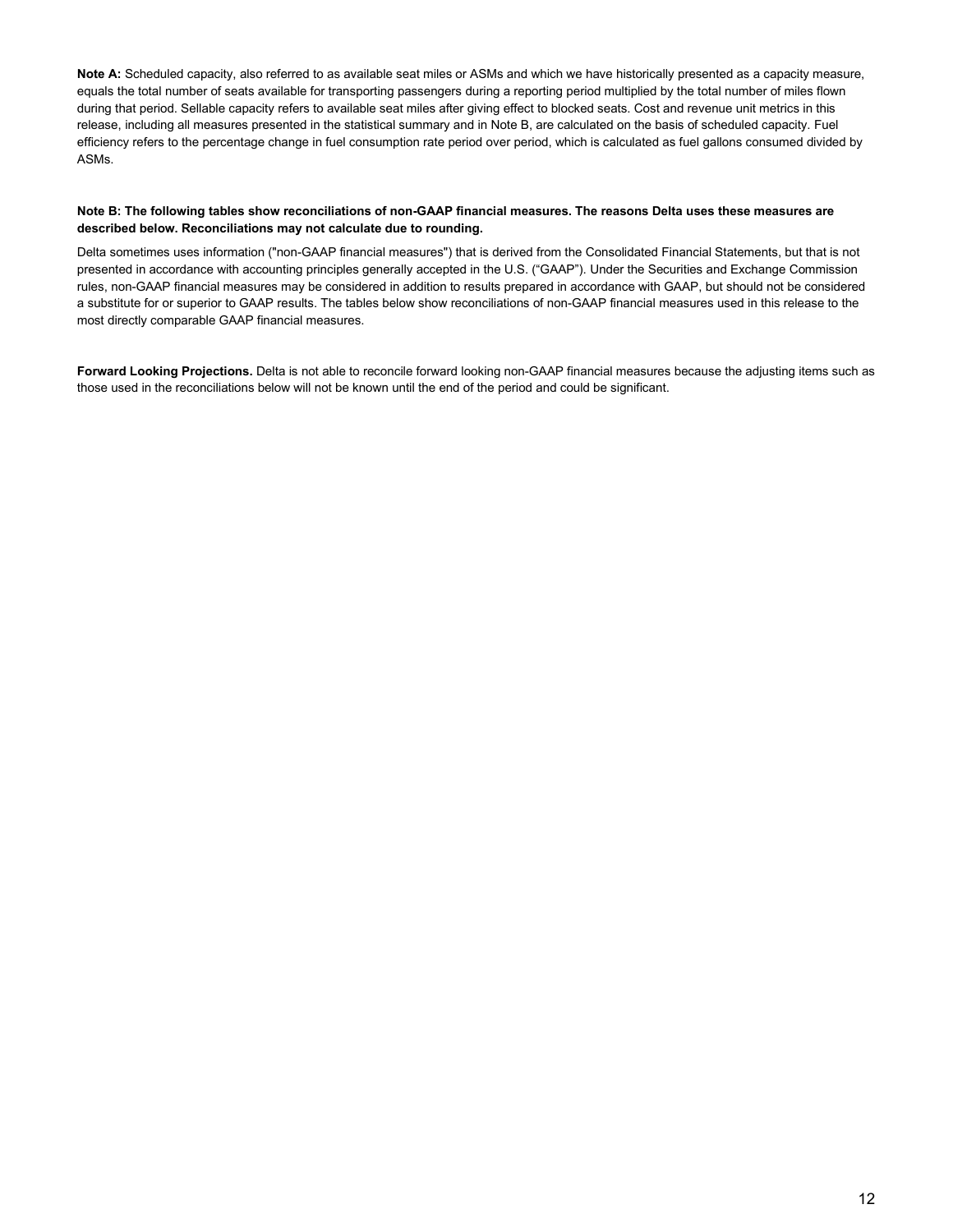**Pre-Tax (Loss)/Income, Net (Loss)/Income, and Diluted (Loss)/Earnings per Share, adjusted.** In the current period, pre-tax (loss)/income, net (loss)/income, and diluted (loss)/earnings per share, adjusted exclude the following items directly related to the impact of COVID-19 and our response for comparability with the prior period:

*Restructuring charges.* During 2020, we recorded restructuring charges, including certain accruals, following strategic business decisions in response to the COVID-19 pandemic. In the March quarter 2021, we recognized \$44 million of adjustments to certain of those restructuring charges, representing changes in our estimates.

*Government grant recognition.* We recognized \$1.2 billion of the grant proceeds from the first payroll support program extension as a contra-expense. We are recognizing the grant proceeds as contra-expense based on the periods that the funds are intended to compensate and expect to use all proceeds from the first payroll support program extension by the end of the June quarter 2021.

*Impairments and equity method losses.* These adjustments relate to recording our share of the losses recorded by our equity method investees.

*Loss on extinguishment of debt.* This adjustment relates to early termination of a portion of our debt that was incurred during the COVID-19 pandemic.

We also regularly adjust pre-tax (loss)/income, net (loss)/income, and diluted (loss)/earnings per share for the following items to determine pretax (loss)/income, net (loss)/income, and diluted (loss)/earnings per share, adjusted for the reasons described below. We include the income tax effect of adjustments when presenting net (loss)/income, adjusted.

*MTM adjustments and settlements on hedges.* Mark-to-market (*"*MTM") adjustments are defined as fair value changes recorded in periods other than the settlement period. Such fair value changes are not necessarily indicative of the actual settlement value of the underlying hedge in the contract settlement period. Settlements represent cash received or paid on hedge contracts settled during the applicable period.

*Equity investment MTM adjustments.* We adjust for our proportionate share of our equity method investee, Virgin Atlantic's, hedge portfolio MTM adjustments (recorded in non-operating expense) to allow investors to understand and analyze our core operational performance in the periods shown.

*MTM adjustments on investments.* Unrealized gains/losses result from our equity investments that are accounted for at fair value in nonoperating expense. These gains/losses are driven by changes in stock prices, foreign currency fluctuations and other valuation techniques for investments in companies without publicly-traded shares. Adjusting for these gains/losses allows investors to better understand and analyze our core operational performance in the periods shown.

*Delta Private Jets adjustment*. Because we combined Delta Private Jets with Wheels Up in January 2020, we have excluded the impact of Delta Private Jets from 2019 results for comparability.

|                                           | <b>Three Months Ended</b><br>March 31, 2021 |              |  |               |      |            | <b>Three Months Ended</b><br>March 31, 2021 |
|-------------------------------------------|---------------------------------------------|--------------|--|---------------|------|------------|---------------------------------------------|
|                                           |                                             | Pre-Tax      |  | <b>Income</b> |      | <b>Net</b> | <b>Net Loss</b>                             |
| (in millions, except per share data)      |                                             | Loss         |  | Tax           |      | Loss       | <b>Per Diluted Share</b>                    |
| <b>GAAP</b>                               | \$                                          | $(1,515)$ \$ |  | 338           | - \$ | (1.177)    | \$<br>(1.85)                                |
| Adjusted for:                             |                                             |              |  |               |      |            |                                             |
| Restructuring charges                     |                                             | (44)         |  | 10            |      | (34)       |                                             |
| Government grant recognition              |                                             | (1.186)      |  | 276           |      | (910)      |                                             |
| Impairments and equity method losses      |                                             | 54           |  | (12)          |      | 42         |                                             |
| Loss on extinguishment of debt            |                                             | 56           |  | (13)          |      | 43         |                                             |
| MTM adjustments and settlements on hedges |                                             | (23)         |  | 5             |      | (18)       |                                             |
| MTM adjustments on investments            |                                             | (262)        |  | 59            |      | (203)      |                                             |
| Non-GAAP                                  |                                             | $(2,919)$ \$ |  | 663           |      | (2,256)    | (3.55)                                      |

|                                           | <b>Three Months Ended</b>  | <b>Three Months Ended</b><br>March 31, 2019 |               |                             |                                        |      |  |  |
|-------------------------------------------|----------------------------|---------------------------------------------|---------------|-----------------------------|----------------------------------------|------|--|--|
| (in millions, except per share data)      | Pre-Tax                    |                                             | Income<br>Tax | <b>Net</b><br><b>Income</b> | Net Income<br><b>Per Diluted Share</b> |      |  |  |
| GAAP                                      | \$<br><b>Income</b><br>946 | - \$                                        | $(216)$ \$    | 730                         | \$                                     | 1.09 |  |  |
| Adiusted for:                             |                            |                                             |               |                             |                                        |      |  |  |
| MTM adjustments and settlements on hedges | 8                          |                                             | (2)           | 6                           |                                        |      |  |  |
| Equity investment MTM adjustments         | (21)                       |                                             | 5             | (16)                        |                                        |      |  |  |
| MTM adjustments on investments            | (100)                      |                                             | 20            | (80)                        |                                        |      |  |  |
| Delta Private Jets adiustment             |                            |                                             |               | (1)                         |                                        |      |  |  |
| Non-GAAP                                  | 831                        |                                             | (193)         | 639                         |                                        | 0.96 |  |  |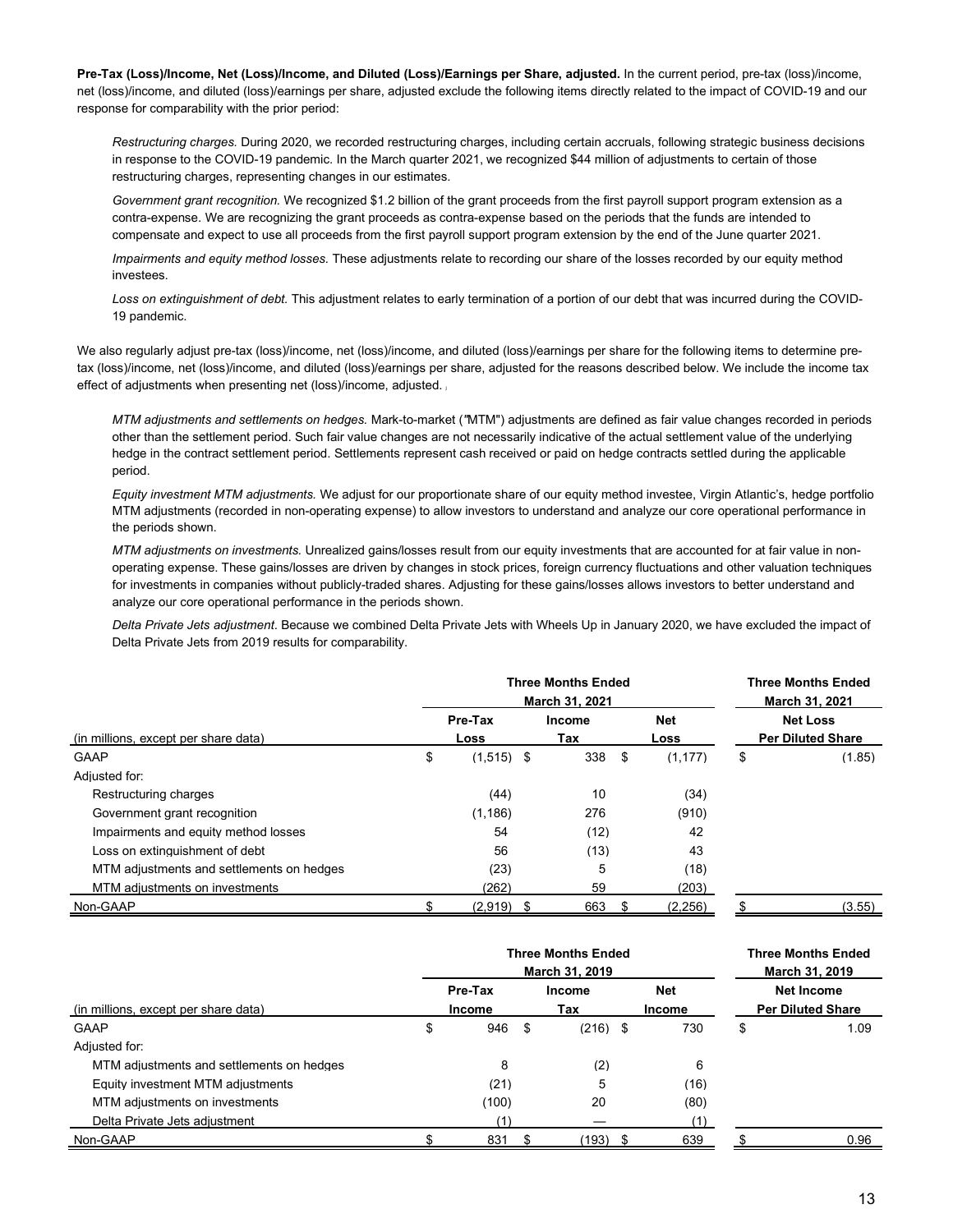**Operating Revenue, adjusted and Total Revenue Per Available Seat Mile ("TRASM"), adjusted.** We adjust operating revenue and TRASM for third party refinery sales for the reasons described below. We make an adjustment related to Delta Private Jets for the same reason described above under the heading pre-tax (loss)/income, net (loss)/income, and diluted (loss)/earnings per share, adjusted.

*Third-party refinery sales.* We adjust operating revenue and TRASM for refinery sales to third parties to determine operating revenue, adjusted and TRASM, adjusted because these revenues are not related to our airline segment. Operating revenue, adjusted and TRASM, adjusted therefore provides a more meaningful comparison of revenue from our airline operations to the rest of the airline industry.

|                               | <b>Three Months Ended</b> |       |  |               |    |                |          |  |  |
|-------------------------------|---------------------------|-------|--|---------------|----|----------------|----------|--|--|
| (in millions)                 | March 31, 2021            |       |  | June 30, 2019 |    | March 31, 2019 | % Change |  |  |
| Operating revenue             | \$                        | 4,150 |  | 12.536        | \$ | 10.472         |          |  |  |
| Adjusted for:                 |                           |       |  |               |    |                |          |  |  |
| Third-party refinery sales    |                           | (540) |  | (40)          |    | (48)           |          |  |  |
| Delta Private Jets adjustment |                           |       |  | (49)          |    | (43)           |          |  |  |
| Operating revenue, adjusted   |                           | 3.610 |  | 12,448        |    | 10,381         | $(65)$ % |  |  |

| <b>Three Months Ended</b>     |   |            |  |                                     |
|-------------------------------|---|------------|--|-------------------------------------|
| (in millions)                 |   |            |  | December 31, 2020 December 31, 2019 |
| Operating revenue             | Φ | $3.973$ \$ |  | 11.439                              |
| Adjusted for:                 |   |            |  |                                     |
| Third-party refinery sales    |   | (441)      |  | (2)                                 |
| Delta Private Jets adjustment |   |            |  | (53)                                |
| Operating revenue, adjusted   |   | 3,532      |  | 11,384                              |

| March 31, 2021 | March 31, 2019 | Change                    |
|----------------|----------------|---------------------------|
| 10.34          | 16.78          |                           |
|                |                |                           |
| (1.35)         | (0.08)         |                           |
|                | (0.07)         |                           |
| 9.00           | 16.63          | (46)%                     |
|                |                | <b>Three Months Ended</b> |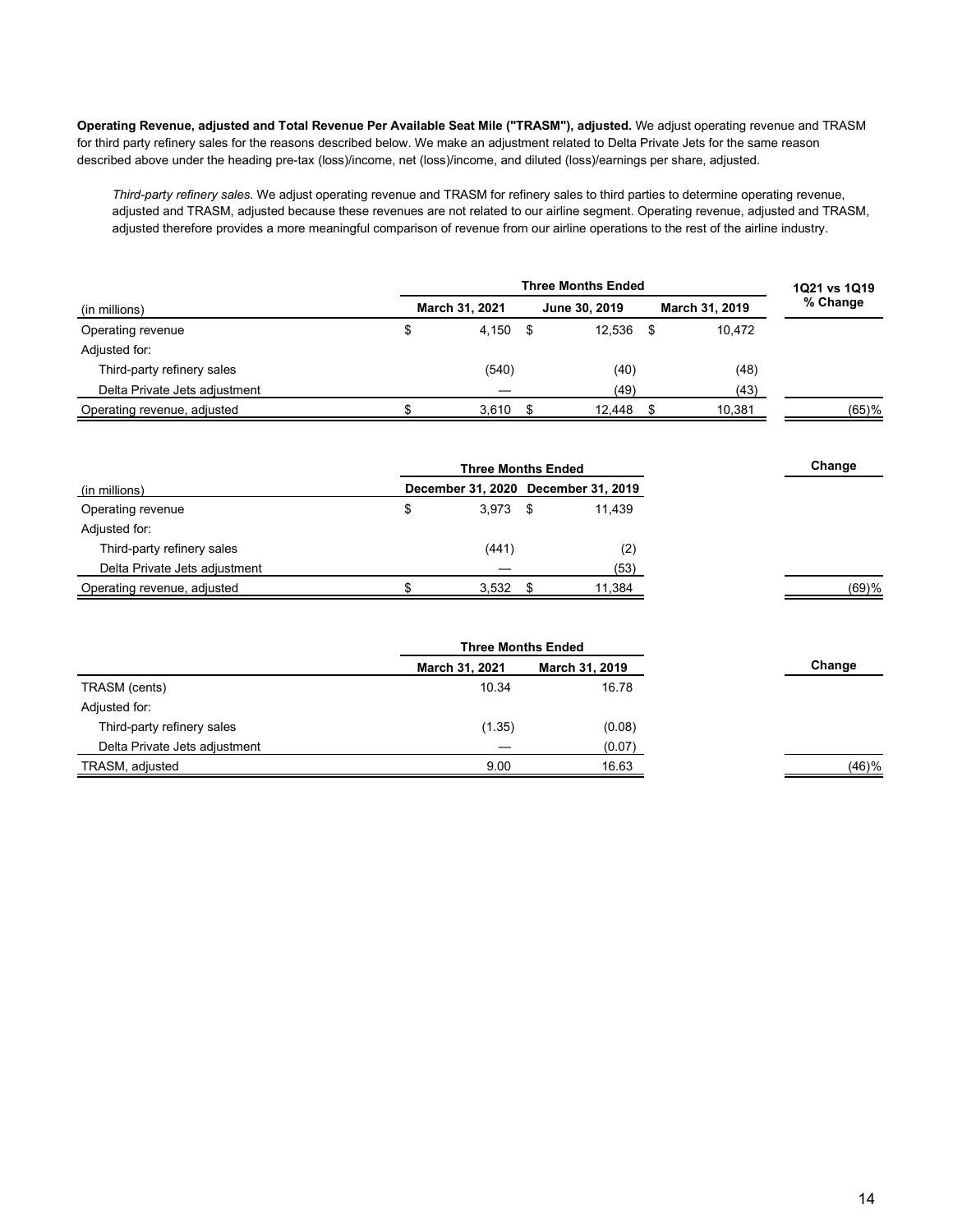**Operating Expense, adjusted and CASM, adjusted.** In the current period, operating expense, adjusted and CASM, adjusted exclude the following items directly related to the impact of COVID-19 and our response: restructuring charges and government grant recognition, as discussed above under the heading pre-tax (loss)/income, net (loss)/income, and diluted (loss)/earnings per share, adjusted. We also adjust operating expense and CASM for MTM adjustments and settlements on hedges, third-party refinery sales, and Delta Private Jets for the same reasons described above under the headings pre-tax (loss)/income, net (loss)/income, and diluted (loss)/earnings per share, adjusted, and operating revenue, adjusted and TRASM, adjusted to determine operating expense, adjusted and CASM, adjusted.

|                                                | <b>Operating Expense</b>  |                | <b>CASM</b>               |                |  |  |  |  |
|------------------------------------------------|---------------------------|----------------|---------------------------|----------------|--|--|--|--|
|                                                | <b>Three Months Ended</b> |                | <b>Three Months Ended</b> |                |  |  |  |  |
| (operating expense in millions, CASM in cents) | <b>March 31, 2021</b>     | March 31, 2019 | March 31, 2021            | March 31, 2019 |  |  |  |  |
| <b>GAAP</b>                                    | \$<br>5.548               | \$<br>9.452    | 13.83                     | 15.14          |  |  |  |  |
| Adjusted for:                                  |                           |                |                           |                |  |  |  |  |
| Restructuring charges                          | 44                        |                | 0.11                      |                |  |  |  |  |
| Government grant recognition                   | 1.186                     |                | 2.96                      |                |  |  |  |  |
| MTM adjustments and settlements on hedges      | 23                        | (8)            | 0.06                      | (0.01)         |  |  |  |  |
| Third-party refinery sales                     | (540)                     | (48)           | (1.35)                    | (0.08)         |  |  |  |  |
| Delta Private Jets adjustment                  |                           | (42)           |                           | (0.07)         |  |  |  |  |
| Non-GAAP                                       | 6.261                     | 9,354          | 15.61                     | 14.99          |  |  |  |  |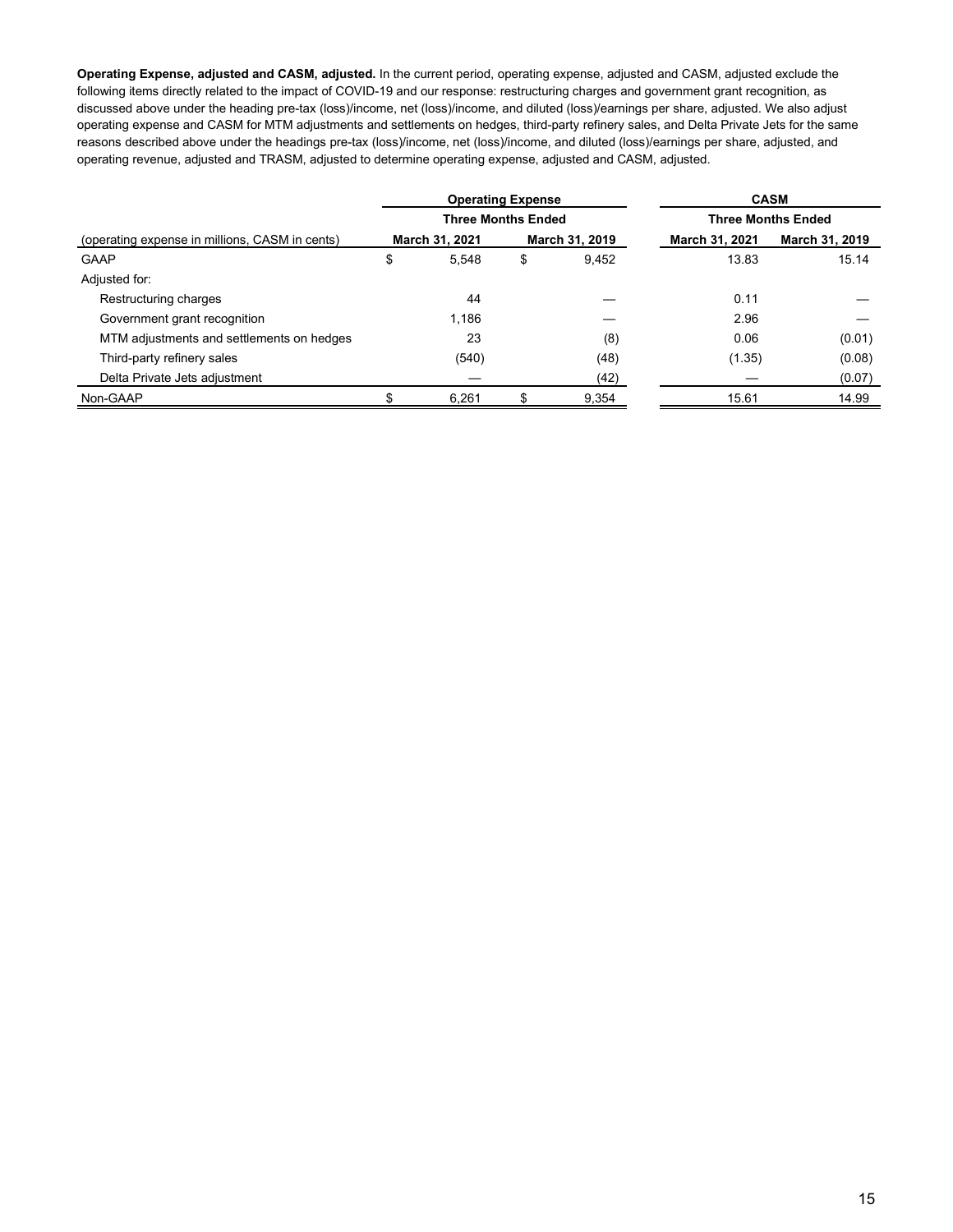**Cash (Burn)/Generation.** We present cash (burn)/generation because management believes this metric is helpful to investors to evaluate the company's ability to maintain liquidity and return to cash generation. The company defines cash (burn)/generation as net cash from operating activities and net cash from investing activities, adjusted for (i) net redemptions of short-term investments, (ii) strategic investments and related, (iii) net cash flows related to certain airport construction projects and other, (iv) aircraft financing arrangements, (v) government grant proceeds, and (vi) other charges that are not representative of our core operations, such as charges associated with our voluntary separation and early retirement programs. Adjustments include:

*Net redemptions of short-term investments.* Net redemptions of short-term investments represent the net purchase and sale activity of investments and marketable securities in the period, including gains and losses. We adjust for this activity to provide investors a better understanding of the company's free cash flow generated by our operations.

*Strategic investments and related.* Cash flows related to our investments in and related transactions with other airlines are included in our GAAP investing activities. We adjust for this activity because it provides a more meaningful comparison to our airline industry peers.

*Net cash flows related to certain airport construction projects and other.* Cash flows related to certain airport construction projects are included in our GAAP operating activities and capital expenditures. We have adjusted for these items, which were primarily funded by cash restricted for airport construction, to provide investors a better understanding of the company's free cash flow and capital expenditures that are core to our operations in the periods shown.

*Aircraft financing arrangements.* Cash flows from payments reported within investing activities related to the purchase of aircraft that are fully financed in the period are removed from free cash flow in calculating daily cash burn to better illustrate the cash generated from our core operations.

*Government grant proceeds.* Cash flows related to the PSP Extension grant proceeds, reported within operating activities in GAAP results. We adjust free cash flow for this item in calculating daily cash burn to better illustrate the cash from our core operations.

*Voluntary programs.* Cash flows from the voluntary separation and early retirement programs offered to employees during 2020, reported within operating activities in GAAP results. We adjust free cash flow for this item in calculating daily cash burn to better illustrate the cash from our core operations.

|                                                                           | Three Months Ended |      | <b>Month Ended</b> |
|---------------------------------------------------------------------------|--------------------|------|--------------------|
| (in millions)                                                             | March 31, 2021     |      | March 31, 2021     |
| Net cash provided by operating activities                                 | \$<br>691          | -\$  | 1,079              |
| Net cash (used in)/provided by investing activities                       | (60)               |      | 419                |
| Adjustments:                                                              |                    |      |                    |
| Net redemptions of short-term investments                                 | (210)              |      | (531)              |
| Strategic investments and related                                         | (19)               |      |                    |
| Net cash flows related to certain airport construction projects and other | 308                |      | 62                 |
| Total free cash flow                                                      | 710                | -96  | 1,030              |
| Aircraft financing arrangements                                           | 170                |      | 57                 |
| Government grant proceeds                                                 | (2,033)            |      | (1,001)            |
| Voluntary programs                                                        | 144                |      | 43                 |
| Adjusted free cash flow                                                   | \$<br>$(1,009)$ \$ |      | 128                |
| Days in period                                                            | 90                 |      | 31                 |
| Average daily cash (burn)/generation                                      | \$<br>(11)         | - \$ | 4                  |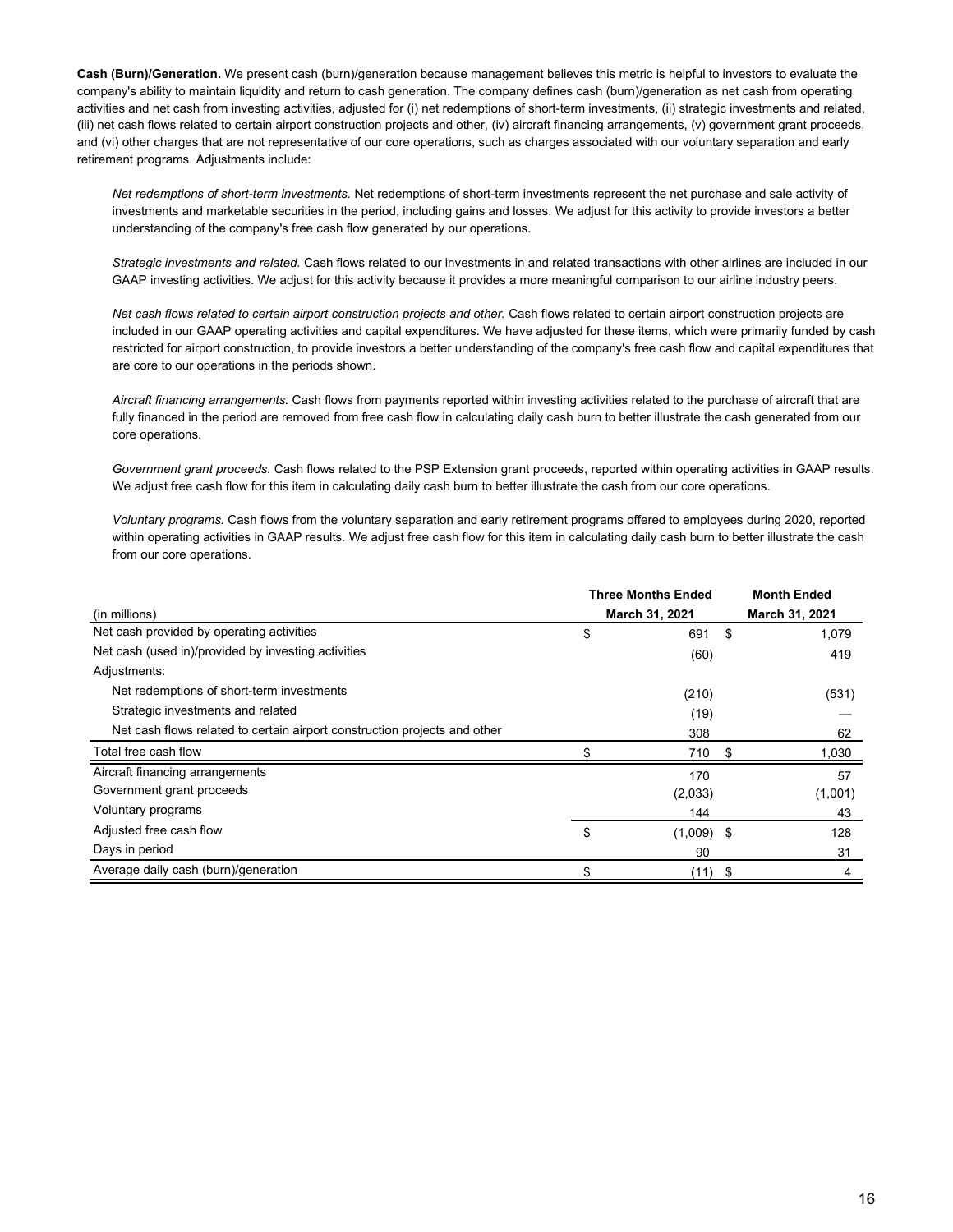**Adjusted Net Debt.** Delta uses adjusted total debt, including aircraft rent, in addition to adjusted debt and finance leases, to present estimated financial obligations. Delta reduces adjusted total debt by cash, cash equivalents and short-term investments, and LGA restricted cash, resulting in adjusted net debt, to present the amount of assets needed to satisfy the debt. Management believes this metric is helpful to investors in assessing the company's overall debt profile.

| (in millions)                                                           | March 31, 2021 |  |  |  |
|-------------------------------------------------------------------------|----------------|--|--|--|
| Debt and finance lease obligations                                      | \$<br>29,043   |  |  |  |
| Plus: sale-leaseback financing liabilities                              | 2,271          |  |  |  |
| Plus: unamortized discount/(premium) and debt issue cost, net and other | 226            |  |  |  |
| Adjusted debt and finance lease obligations                             | \$<br>31,540   |  |  |  |
| Plus: 7x last twelve months' aircraft rent                              | 2,819          |  |  |  |
| Adjusted total debt                                                     | \$<br>34,359   |  |  |  |
| Less: cash, cash equivalents and short-term investments                 | (14, 035)      |  |  |  |
| Less: LGA restricted cash                                               | (1,223)        |  |  |  |
| Adjusted net debt                                                       | 19,102         |  |  |  |

| (in millions)                                                           | December 31, 2019 |         |  |  |
|-------------------------------------------------------------------------|-------------------|---------|--|--|
| Debt and finance lease obligations                                      | \$                | 11,160  |  |  |
| Plus: unamortized discount/(premium) and debt issue cost, net and other |                   | (115)   |  |  |
| Adjusted debt and finance lease obligations                             | \$                | 11,044  |  |  |
| Plus: 7x last twelve months' aircraft rent                              |                   | 2,963   |  |  |
| Adjusted total debt                                                     | \$                | 14,007  |  |  |
| Less: cash, cash equivalents and short-term investments                 |                   | (2,882) |  |  |
| Less: LGA restricted cash                                               |                   | (636)   |  |  |
| Adjusted net debt                                                       |                   | 10,489  |  |  |

| (in millions)                                                           | March 31, 2019 |
|-------------------------------------------------------------------------|----------------|
| Debt and finance lease obligations<br>\$                                | 10,764         |
| Plus: unamortized discount/(premium) and debt issue cost, net and other | (82)           |
| Adjusted debt and finance lease obligations<br>\$                       | 10,683         |
| Plus: 7x last twelve months' aircraft rent                              | 2,809          |
| Adjusted total debt<br>\$                                               | 13,492         |
| Less: cash, cash equivalents and short-term investments                 | (1,910)        |
| Less: LGA restricted cash                                               | (1, 383)       |
| Adjusted net debt                                                       | 10,198         |

**Fuel expense, adjusted and Average fuel price per gallon, adjusted.** We adjust fuel expense for MTM adjustments and settlements on hedges and Delta Private Jets for the same reasons described under the heading pre-tax (loss)/income, net (loss)/ income, and diluted (loss)/earnings per share, adjusted.

|                                           |              |   |                           |     |           | <b>Average Price Per Gallon</b> |           |   |              |  |           |  |
|-------------------------------------------|--------------|---|---------------------------|-----|-----------|---------------------------------|-----------|---|--------------|--|-----------|--|
|                                           |              |   | <b>Three Months Ended</b> |     |           | <b>Three Months Ended</b>       |           |   |              |  |           |  |
|                                           | March 31.    |   | December 31.              |     | March 31. |                                 | March 31. |   | December 31. |  | March 31. |  |
| (in millions, except per gallon data)     | 2021         |   | 2020                      |     | 2019      |                                 | 2021      |   | 2020         |  | 2019      |  |
| Total fuel expense                        | \$<br>017. ا | S | 723                       | SS. | 1.978     | \$                              | 1.87      | S | 1.45         |  | 2.06      |  |
| MTM adjustments and settlements on hedges | 23           |   | (6)                       |     | (8)       |                                 | 0.04      |   | (0.01)       |  | (0.01)    |  |
| Delta Private Jets adjustment             |              |   |                           |     |           |                                 |           |   |              |  | (0.01)    |  |
| Total fuel expense, adjusted              | .040         |   | 717                       |     | 1,963     |                                 | 1.91      |   | 1.44         |  | 2.04      |  |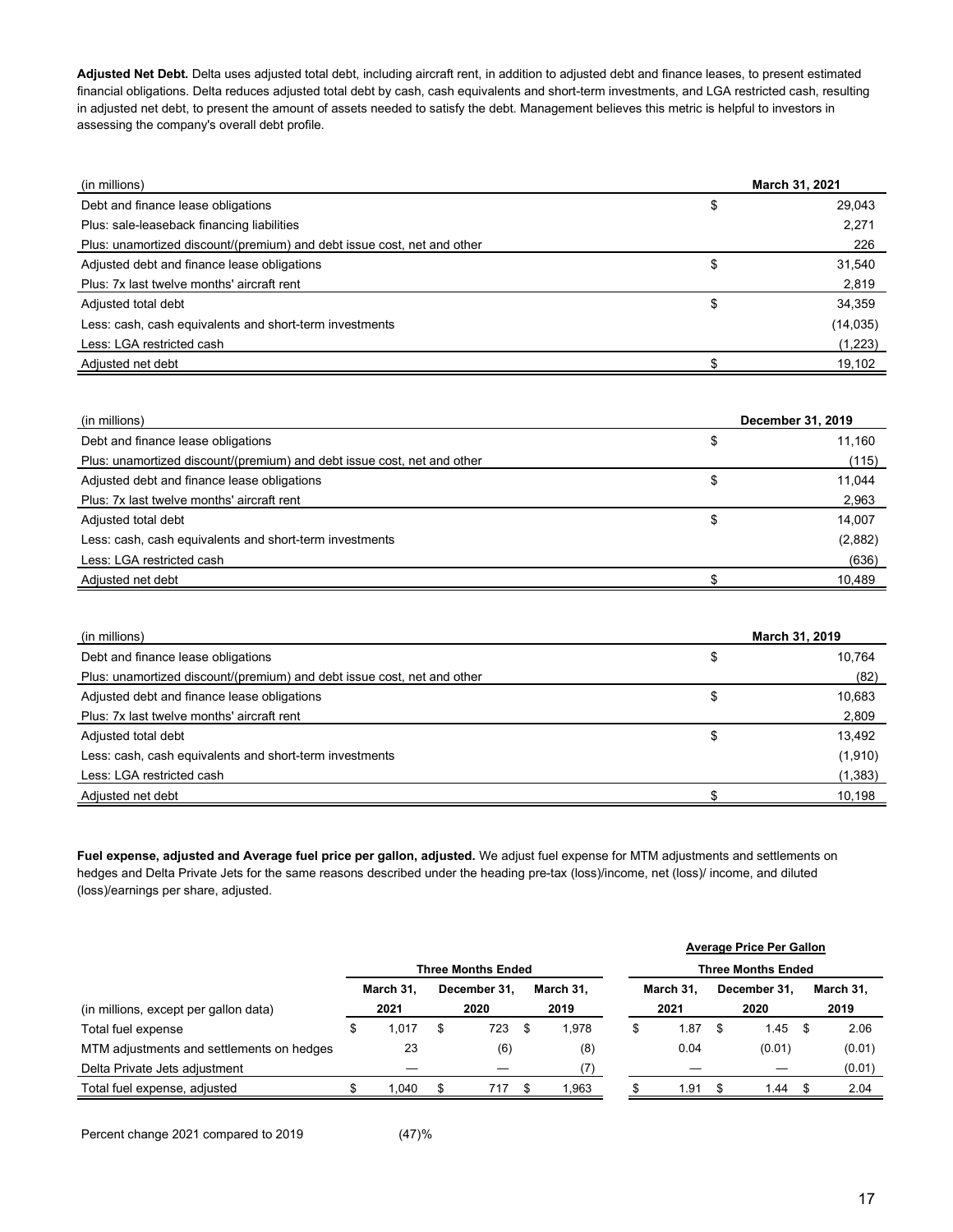**Non-Fuel Unit Cost or Cost per Available Seat Mile, ("CASM-Ex").** In the current period, CASM-Ex excludes the following items directly related to the impact of COVID-19 and our response: restructuring charges and government grant recognition, as discussed above under the heading pre-tax (loss)/income, net (loss)/income, and diluted (loss)/earnings per share, adjusted. We adjust for refinery sales to third parties for the same reason described above under the heading operating revenue, adjusted and TRASM, adjusted. We adjust for Delta Private Jets for the same reason described above under the heading pre-tax (loss)/income, net (loss)/income, and diluted (loss)/earnings per share, adjusted. We also adjust CASM for the following items to determine CASM-Ex for the reasons described below.

*Aircraft fuel and related taxes.* The volatility in fuel prices impacts the comparability of year-over-year financial performance. The adjustment for aircraft fuel and related taxes allows investors to understand and analyze our non-fuel costs and year-over-year financial performance.

*Profit sharing.* We adjust for profit sharing because this adjustment allows investors to better understand and analyze our recurring cost performance and provides a more meaningful comparison of our core operating costs to the airline industry.

|                                 | <b>Three Months Ended</b> | 1Q21 vs 1Q19  |                |          |
|---------------------------------|---------------------------|---------------|----------------|----------|
|                                 | March 31, 2021            | June 30, 2019 | March 31, 2019 | % Change |
| CASM (cents)                    | 13.83                     | 14.51         | 15.14          |          |
| Adjusted for:                   |                           |               |                |          |
| Restructuring charges           | 0.11                      |               |                |          |
| Government grant recognition    | 2.96                      |               |                |          |
| Aircraft fuel and related taxes | (2.54)                    | (3.19)        | (3.17)         |          |
| Third-party refinery sales      | (1.35)                    | (0.06)        | (0.08)         |          |
| Profit sharing                  |                           | (0.72)        | (0.35)         |          |
| Delta Private Jets adjustment   |                           | (0.06)        | (0.05)         |          |
| CASM-Ex                         | 13.01                     | 10.47         | 11.49          | $13\%$   |